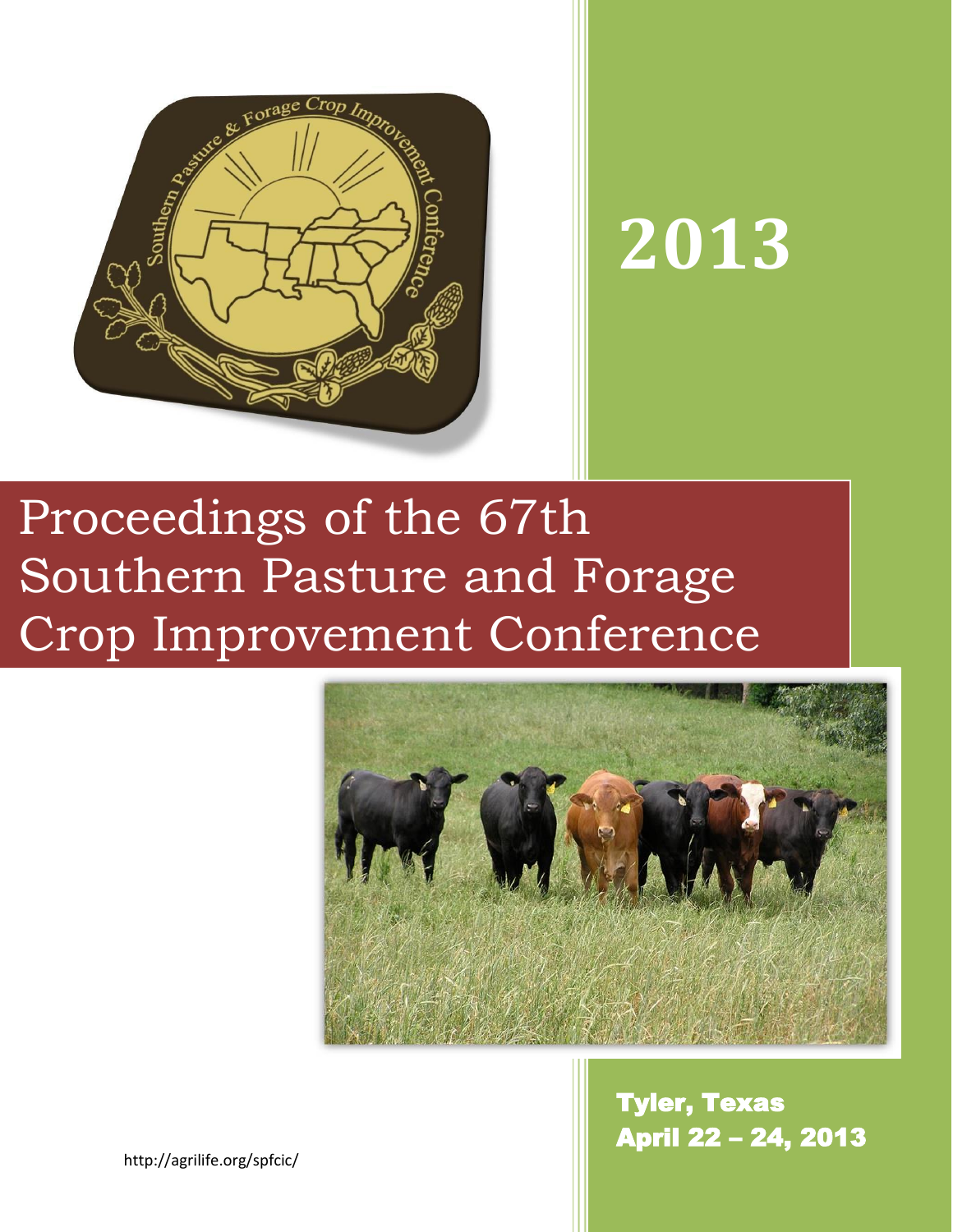# **Table of Contents**

# *Texas Program*

| <b>South Texas Natives and Texas Native Seeds Projects</b><br>F.S. Smith, K.A. Pawelek, A.D. Falk, J.L. Reilley, J.P. Muir, J. Breeden, B. J. Warnock, C. S.                  |
|-------------------------------------------------------------------------------------------------------------------------------------------------------------------------------|
| <b>USDA NRCS East Texas Plant Materials Center, Seeking Conservation Solutions Through</b><br>the use of Native Plants                                                        |
| <b>Forage Ecology/Physiology</b>                                                                                                                                              |
| <b>Integrated Crop/Forage/Livestock Systems for the Texas High Plains</b><br>C. P. West, V.G. Allen, C.P. Brown, R. Kellison, P. Green, C.J. Zilverberg, P. Johnson, V.       |
| <b>Forage Utilization</b>                                                                                                                                                     |
| <b>Baled Silage - Uses for Beef and Dairy</b>                                                                                                                                 |
| <b>Forage Breeding</b>                                                                                                                                                        |
| Reducing Seed Dormancy: the First Step in Domesticating Native Forage Grasses<br>B.S. Baldwin, J.B. Rushing, J.I. Morrison, K.B. Holmberg, K.D. Jones, J.L. Douglas, and J.M. |
| Selecting Native Grasses for Improved Survival under a Changing Global Climate                                                                                                |
| <b>Poster Session</b>                                                                                                                                                         |
| A Growing Need for Small Farm Livestock Education                                                                                                                             |
| Protein Affinity of Protein Precipitating Phenolics in Leaves Changes with Repeated<br><b>Defoliation of Desmodium paniculatum</b>                                            |

# $67$ <sup>th</sup> SPFCIC | 1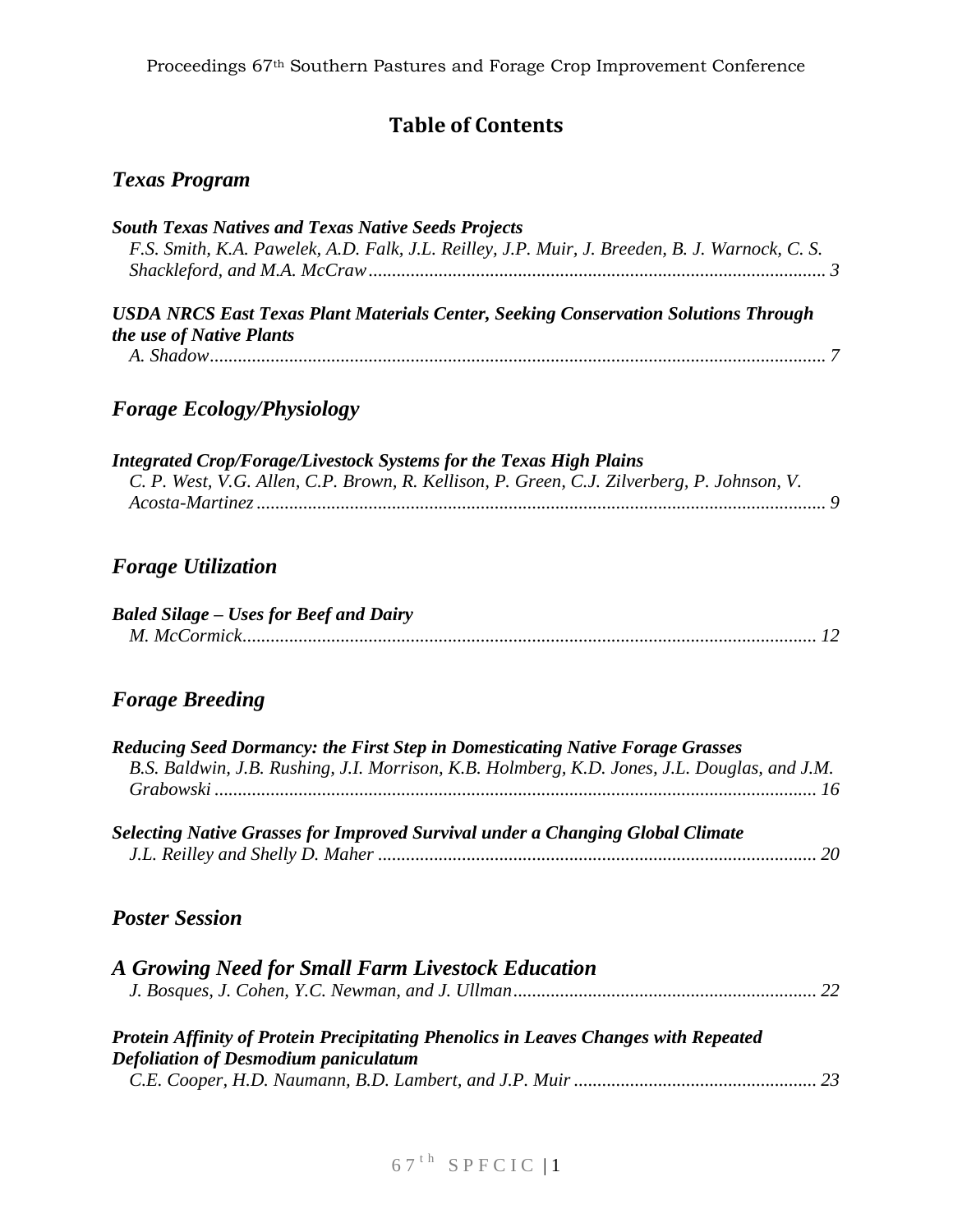| Survey of Pasture Management, Feeding Management and Milk Production on Pasture Based<br>Dairy Farms in Florida and Georgia                                                       |
|-----------------------------------------------------------------------------------------------------------------------------------------------------------------------------------|
| F. Du, K.D. Gay, M.E. Sowerby, Y.C. Newman, C.R. Staples, R.C. Lacy, and A. De Vries 24                                                                                           |
| <b>Evaluation of a Non-Flowering, Perennial Sorghum spp. Hybrid</b>                                                                                                               |
| Prediction of Nutritive Value of Bermudagrass Hays Using Internal Marker and the Current<br><b>Arkansas TDN Equation</b>                                                          |
| J. Kanani, D. Philipp, K.P. Coffey, E. Kegley, C. West, S. Gadberry, A. N. Young, R. Rhein. 26                                                                                    |
| <b>Efficacy of Seed Coatings, Chemical and Hormonal Treatments to Hasten Germination and</b><br><b>Improve Overall Establishment of Native Warm-Season Grasses in Mississippi</b> |
|                                                                                                                                                                                   |
| No-Till Establishment of two Wildrye Species into Existing Warm Season Pasture<br>28                                                                                              |
| Evaluation of Wildrye (Elymus spp.) as a Potential Forage and Conservation Planting for<br>Northeast Mississippi                                                                  |
|                                                                                                                                                                                   |
| Performance and Grazing Behavior of Steers Grazing Three Bermudagrass Varieties                                                                                                   |
| Pasture Management Schools for the New and Traditional Livestock Producers in Central<br><b>Florida</b>                                                                           |
| J.H. Walter, S.F.Gamble, Y.C. Newman, D.M. Mudge, M. Brew, J. Bosques, Warren, M.                                                                                                 |
| Long-term Environmental Effects on Tall Fescue Endophyte Types in Mississippi                                                                                                     |
| <b>Induced Chromosome Doubling of Sorghum bicolor x Sorghum propinguum Hybrids</b>                                                                                                |

*[G.B. Wilson, B.L. Burson, C.D. Dowling, R.W. Jessup](#page-33-1) ............................................................ 33*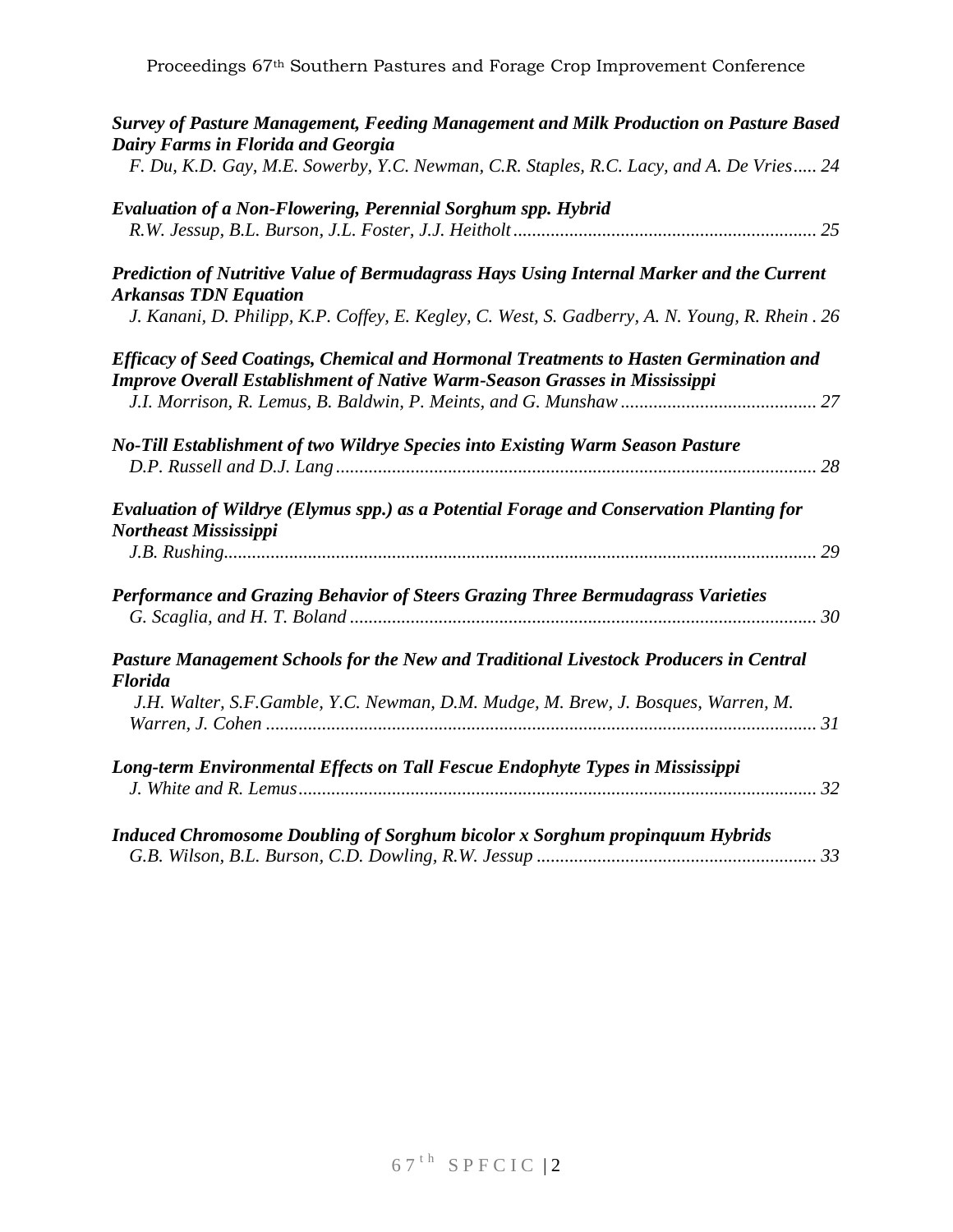# *Workgroup Sessions*

# *Texas Program*

# **South Texas Natives and Texas Native Seeds Projects**

<span id="page-3-1"></span><span id="page-3-0"></span>Forrest S. Smith<sup>1</sup>, Keith A. Pawelek<sup>2</sup>, Anthony D. Falk<sup>3</sup>, John Lloyd-Reilley<sup>4</sup>, James P. Muir<sup>5</sup>,

Jeff Breeden $^6$ , Bonnie J. Warnock<sup>7</sup>, Colin S. Shackleford $^8$ , and Mia A. McCraw $^9$ 

<sup>1</sup>Dan L Duncan Endowed Director, *South Texas Natives* and *Texas Native Seeds* Projects, Caesar Kleberg Wildlife Research Institute, Texas A&M University-Kingsville, 700 University Blvd MSC 218, Kingsville, TX 78363

<sup>2</sup>Assistant Director South Texas Natives at Texas A&M University-Kingsville <sup>3</sup>South Texas Natives, Caesar Kleberg Wildlife Research Institute, 700 University Blvd. MSC 218, Kingsville, TX 78363, U.S.A.

<sup>4</sup>Manager, United States Department of Agriculture, Natural Resources Conservation Service, E. "Kika" de la Garza Plant Materials Center, 3409 North FM 1355, Kingsville, TX 78363

<sup>5</sup>Professor-Forages, Texas Agrilife Research and Extension Center at Stephenville, 1229 North US Highway 281, Stephenville, TX

<sup>6</sup>Associate Professor-Wildlife Management, Tarleton State University, Joe W. Autry (Agriculture) Building, 306C, Stephenville, TX 76402

 $7$ Chair, Department of Natural Resources Management and Associate Professor of Range Management, Sul Ross State University, RAS 111A, Alpine, TX 79832

<sup>8</sup>Research Associate-West Texas, *Texas Native Seeds* Project, Caesar Kleberg Wildlife Research Institute, Texas A&M University-Kingsville, 802 E. Lockhart, Alpine, TX 79830

<sup>9</sup>Research Associate-Central Texas, *Texas Native Seeds* Project, Caesar Kleberg Wildlife

# *Introduction*

*South Texas Natives* (STN) and *Texas Native Seeds* (TNS) are collaborative projects with an overall objective to increase the availability of native seeds for use in restoration and reclamation activities in south, central, and west Texas. STN began in 2001 at the request of private landowners in response to concerns about the use of introduced plants in restoration and reclamation activities in South Texas. TNS began in 2010 at the request of private landowners and the Texas Department of Transportation (TxDOT) to meet native seed supply needs in central and west Texas. Both STN and TNS are headquartered at the Caesar Kleberg Wildlife Research Institute at Texas A&M University-Kingsville. Collaborators include the USDA NRCS Plant Materials Centers in Kingsville and Knox City; Texas AgriLife Research Stations in Beeville, Stephenville, and Uvalde; Tarleton State University; Sul Ross State University; TxDOT; and numerous private landowners. Our primary goal is to collect, evaluate, increase, and commercialize regionally adapted native plant germplasm selections that can be successfully used in restoration and reclamation activities in south, central, and west Texas.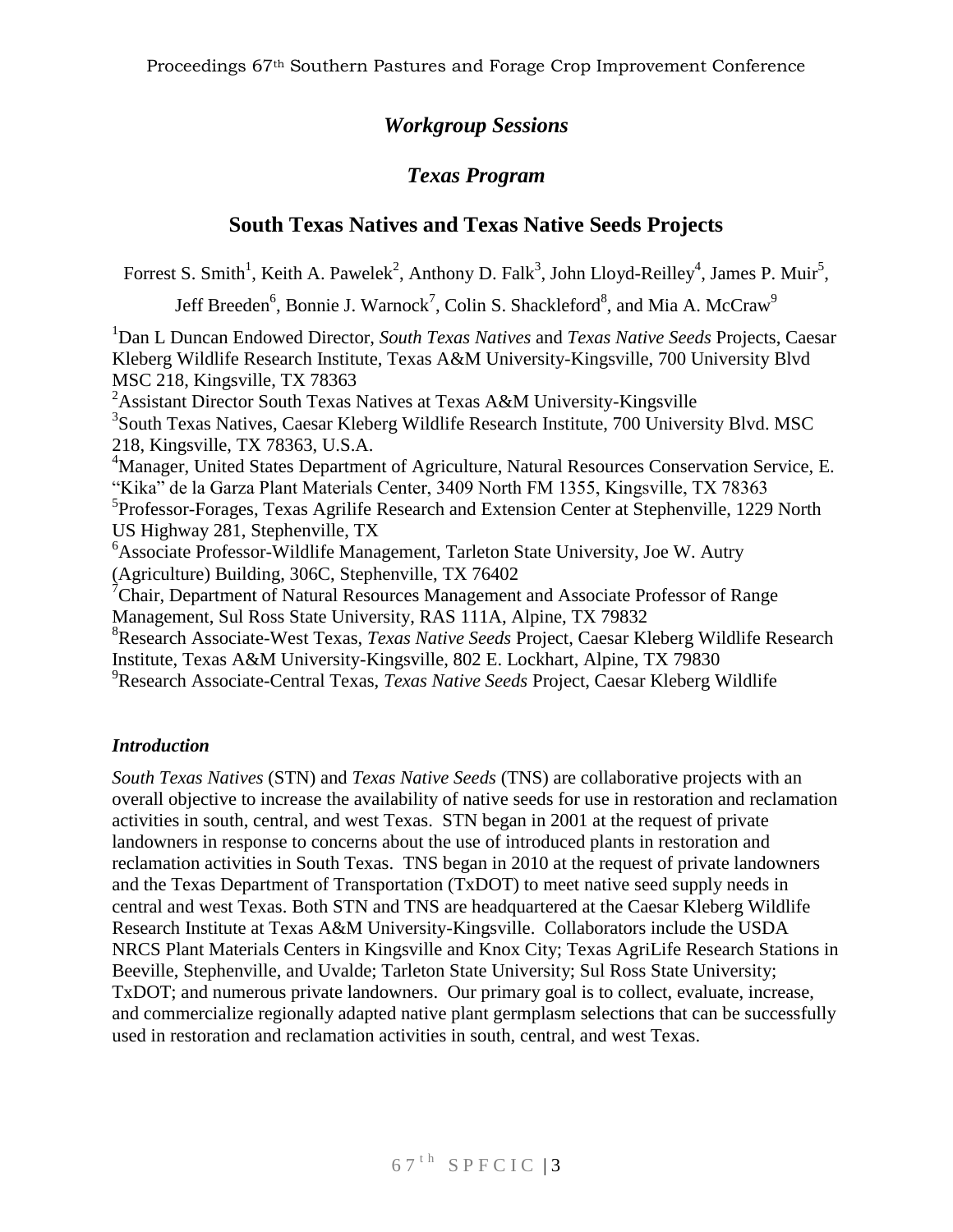# *Need for STN and TNS*

Land management goals in Texas have changed dramatically in the last 2 decades. These changes are influenced in part by research results indicating lower wildlife habitat value of introduced grass monocultures than native habitats, as well as by changing land use and resulting real estate values for range and pasture land. Throughout much of Texas, primary land management goals are shifting from primarily livestock based toward efforts aimed at benefiting recreational opportunities associated with wildlife and natural ecosystems and enhancing economic value associated with fee and lease hunting of game species. Severe drought conditions of the past few years have accelerated this change in primary land use and management. In many areas of the state over the past 3 years, range and pasture conditions have necessitated a significant reduction in livestock numbers, or in some cases, complete livestock deferral. While drought conditions have clearly altered livestock production across the state, they have had less impact on hunting lease values or rural land prices, clear indications of the present drivers of land value.

As a result in the shift in land management goals, and since native plant dominated landscapes are near-universally accepted as being the superior habitat for native wildlife, the intentional planting of introduced forage grasses is no longer practiced by many private landowners. Unintended negative consequences such as uncontrollable spread and development of persistent botanical monocultures of some introduced forages, particularly Old World bluestem grasses (*Bothriochloa* and *Dichanthium* spp.), have resulted in some landowners developing strong avoidance of the use of introduced plant species. Research indicates that concerns over use of these plants, particularly in terms of potential negative implications to wildlife habitat value in general and biodiversity, are well warranted.

Furthermore, this change amongst private landowners has gradually influenced policy of government agencies away from the use of introduced plants, and toward the use of native plants in their management activities. A clear example is the changes TxDOT has made regarding seeding specifications for reclamation projects along highway right of ways in south Texas. Instead of using seed mixes for erosion control comprised primarily of introduced grasses (as was common and quite effective from an erosion control standpoint throughout the state for most of the last century), today the agency specifies 100% native seed mixes for use in most of the region. Even in regions where native seeds are not readily available, TxDOT completely avoids use of problematic introduced species such as Old World bluestem grasses, and has for over a decade.

Today, in most of Texas, land disturbance activities requiring reseeding, and particularly those associated with energy exploration and transportation infrastructure development, are occurring at an accelerated pace and scope. In regions outside of south Texas, adequate stocks of adapted native seeds are not commercially available, despite the apparent demand. In addition, available seeds are cost-prohibitive for use by many consumers, or on large projects. In other circumstances, available native seeds are of inherently low quality (e.g. sources harvested from untested parentage or wild stands), are of unknown origin, or lack traits necessary for successful use in restoration and reclamation settings. As a result, success of native seeding efforts has historically been poor. Thus, the intent of STN and TNS is to collect, select, and increase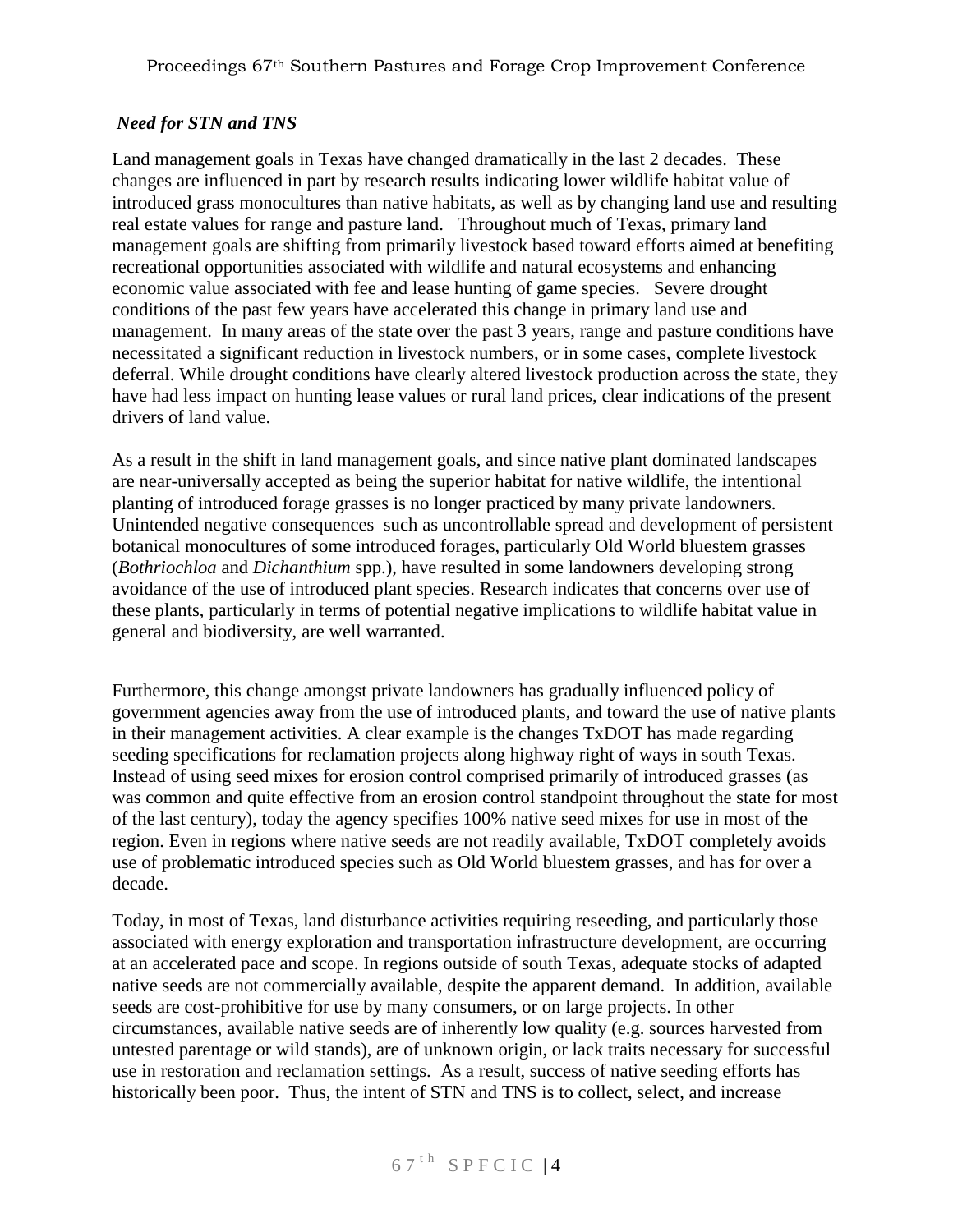regionally adapted (ecotypic) native seed sources for certified commercial seed production and large scale availability to consumers at reasonable costs.

# *Methods*

The initial phase of our seed source development program is to obtain a broad collection of populations of each native species of interest in order to ascertain the variability and adaptability of the species, and identify populations with needed traits for commercial production and restoration use. We try to obtain 2 seed collections from wild populations of each plant from each county of our region(s) of interest. In support of this goal, we have obtained almost 3,000 native plant seed collections from across Texas since 2001. Following collection, we establish evaluation plantings at a minimum of 2 locations within the area of intended use of the plant. Each collection is evaluated for 2-5 years for natural adaptations that influence successful use in restoration and reclamation settings, and for natural adaptations that would make successful commercial seed production possible.

After evaluating the germplasm collection, we select populations for release to commercial seed growers and increase the seed of promising collections in isolation to maintain the genetic integrity of each selected native population. Depending on market needs for a species, and evaluated potential of the material, we make multi-origin/population/species blends, or single collection releases of various native plants. Our goal is not to create novel material by breeding or intentional genetic manipulation; instead we seek to identify and increases populations that have the natural adaptations for successful use in restoration and reclamation plantings. The final product delivered to consumers is in most cases not different than the original wild population that the seed was collected from, other than it may have higher seed quality as a result of being produced under intense agronomic conditions, or that it may be a blend of several populations of the plant that possess adaptations that should benefit successful use in restoration and reclamation plantings.

Following increase, we distribute seed to commercial producers and provide technical assistance to insure successful production of the release. Throughout the development process we conduct numerous field trials to evaluate selections in common restoration and reclamation settings. These plantings are also used to develop planting methodology for each seed source and demonstrate successful uses to potential consumers.

#### *Results*

To date, the collaborative STN Project has released or helped commercialize 21 Texas Selected Native Plant Germplasm seed sources. Currently, these seed sources represent the only Texas Department of Agriculture-certified native seeds available to Texas consumers. Eighteen of these selections have been sold commercially by cooperating seed companies. We have negotiated production licenses to stimulate grower investment into production of 7 of these releases. In 2012, the amount of certified commercial seed of releases developed by STN sold to consumers was sufficient for 25,000 acres of restoration and reclamation seedings in the south Texas region. By the end of 2013, commercial production capacity of STN releases should provide seed for over 50,000 acres of native seedings in the region. Retail price for these seeds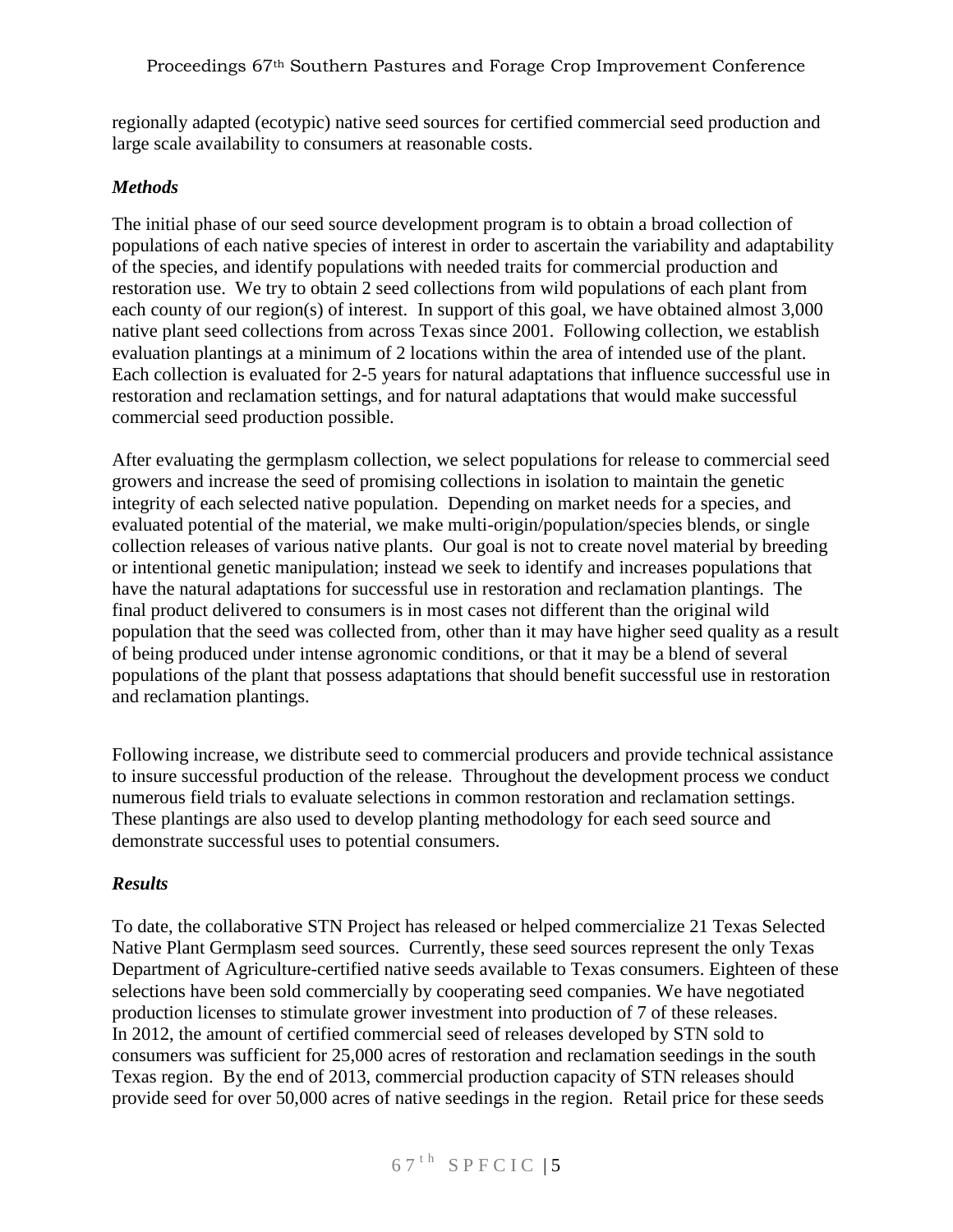#### Proceedings 67th Southern Pastures and Forage Crop Improvement Conference

is currently the median of the range/reclamation seed market in Texas, with cost typically ranging from \$75-100 per acre. Both STN and TNS are currently evaluating a number of additional native species for future release and commercialization. We have plans to make 9 additional native seed source releases for the south Texas region over the next 5 years, and hope to make as many as 20 native seed germplasm releases for both central and west Texas over the next decade.

Contact: F.S. Smith, [forrest.smith@tamuk.edu,](mailto:forrest.smith@tamuk.edu) (361) 593-4525.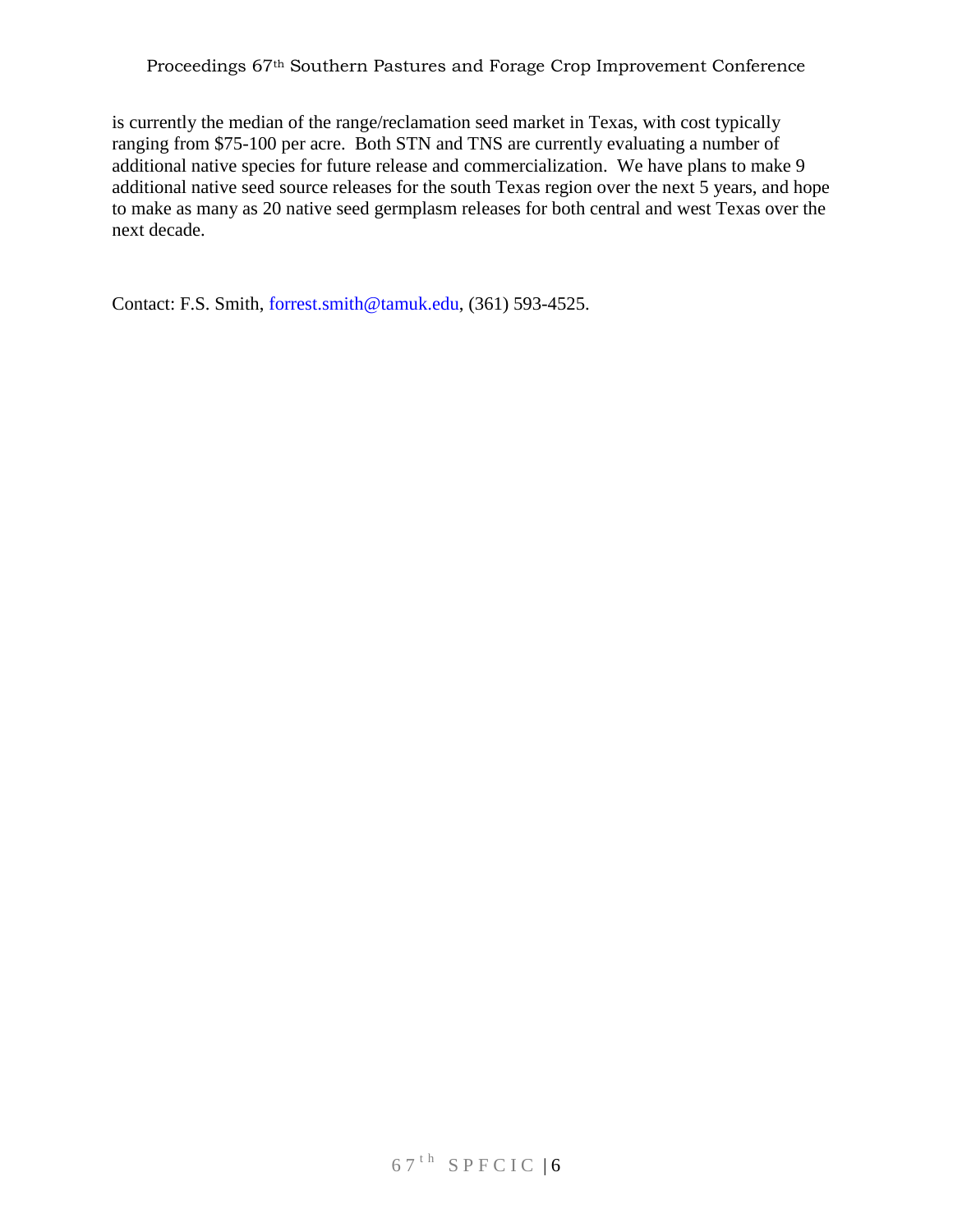# <span id="page-7-1"></span><span id="page-7-0"></span>**USDA NRCS East Texas Plant Materials Center, Seeking Conservation Solutions Through the use of Native Plants**

Alan Shadow

East Texas Plant Material Center

#### **Who We Are and What We Do**

The East Texas Plant Materials Center (ETPMC) is one of 27 centers operated by the Natural Resources Conservation Service (NRCS), United States Department of Agriculture. The ETPMC services 42 million acres and covers portions of Texas, Louisiana, Arkansas, and Oklahoma. The center was established in 1982 and is a joint venture between Soil and Water Conservation Districts in east Texas and northwestern Louisiana, NRCS, Stephen F. Austin State University (SFASU), and US Forest Service. The ETPMC encompasses 75 acres of research and production fields, and is located in the Stephen F. Austin Experimental Forest, south of Nacogdoches, Texas.

The mission of the NRCS Plant Materials Program is to develop and transfer effective plant technology for the conservation of natural resources. In working with a broad range of plant species, including grasses, forbs, trees, and shrubs, the program seeks to address priority needs of NRCS field offices and land managers in both public and private sectors. Emphasis is focused on using native plants to solve conservation problems and to protect and restore ecosystems. Center personnel develop research projects and technical reports for use in developing technical guides for agency personnel and landowners on the use of plant materials in various conservation practices. The ETPMC's area of emphasis includes, but is not limited to:

- Enhancement of water quality through the protection of riparian and wetland areas
- Restoration of degraded pasture, range, and timber lands
- Restoration of surface-mined sites
- Wildlife habitat improvement
- Restoration of saline sites associated with the oil and gas industry
- Improvement of air quality as related to poultry and other livestock industries

# **Current Work**

- Development of rust resistant Indiangrass (*Sorghastrum nutans*) release
- Native Warm Season Grass Release Evaluation
- Adaptation of commercial wildflower mixes for pollinator habitat
- Enhancement of longleaf pine planting
- Evaluation of cover crops and their effects on soil health
- Seed increases of selected material
	- o *Liatris pycnostachya, Tridens strictus, Helianthus mollis, Schizachyrium scoparium*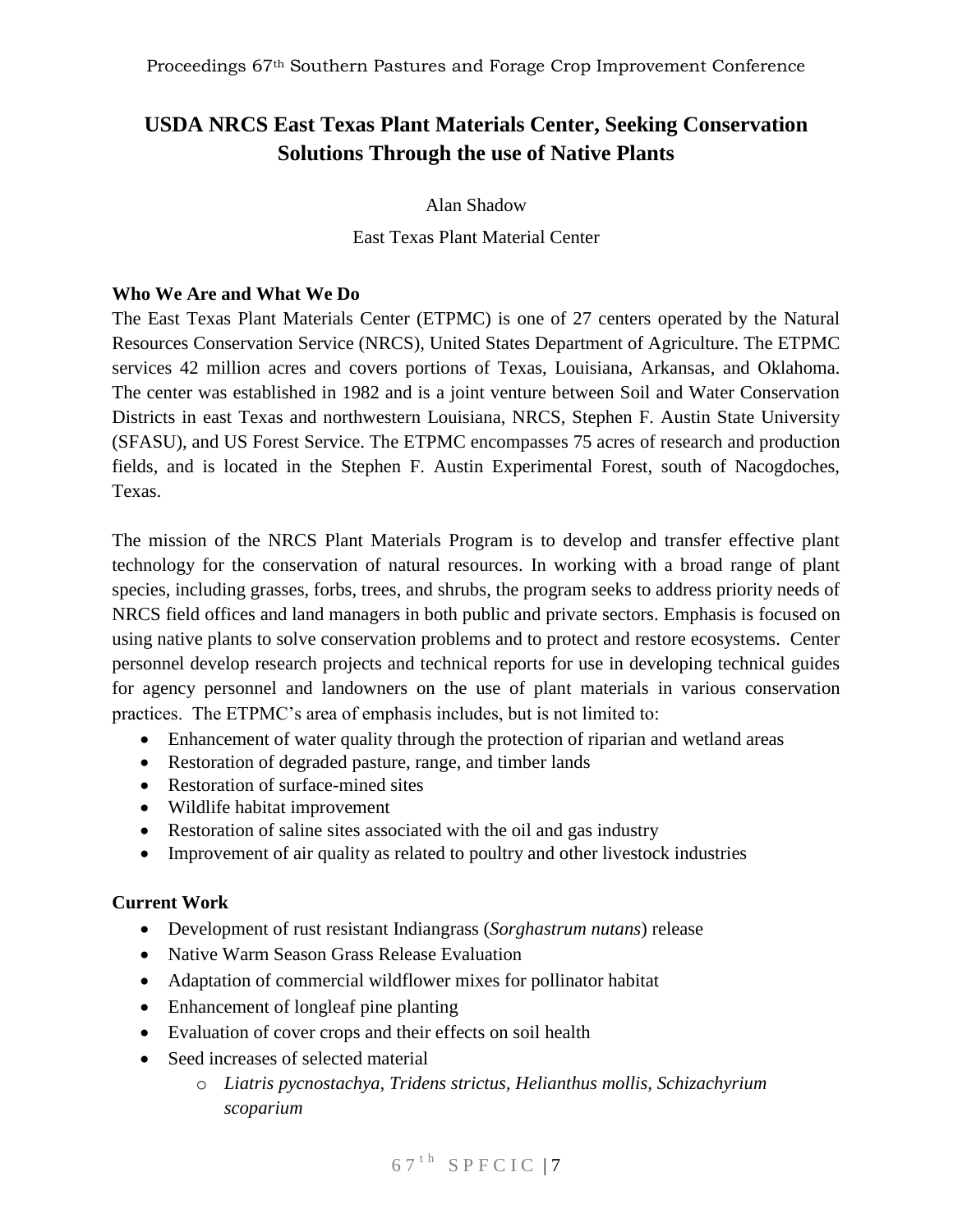Proceedings 67th Southern Pastures and Forage Crop Improvement Conference

- Germination and propagation of endangered species
	- o *Hibiscus dasycalyx, Leavenworthia texana, and Physaria pallida*
- Cooperative studies with ARS and local universities
	- o Perennial, warm season grass evaluation for biofuels (ARS)
	- o Cold tolerance and adaptation of potential releases from the Kika de la Garza PMC in Kingsville, Texas
	- o Simulated silvopasture shading effects on native and introduced forage grasses (SFASU)
	- o Identification and quantification of species in seed bank of coastal wetlands (SFASU)
	- o I dentification of fungal pathogens affecting Indiangrass (*Sorghastum nutans*) (SFASU)
	- o Response of native and introduced cool season grasses to endophytes (Rice University)
	- o Response of native shrubs and trees used in shelter belts around poultry production facilities (SFASU)

# **New Plant Releases for 2012-2013**

**'Nacogdoches'** eastern gamagrass (*Tripsacum dactyloides*) was released as a cultivar in 2012. It will replace 'Medina' and 'Jackson' eastern gamagrass within the ETPMC service area. 'Nacogdoches' showed superior seed production when compared to 'Jackson' and 'Medina', with no loss in forage production or quality. Studies also showed it to be more disease resistant.

**Cajun Sunrise Germplasm** ashy sunflower (*Helianthus mollis*) was released cooperatively with the Golden Meadow Plant Materials Center and the Louisiana Native Plant Initiative. It has specific use for pollinator and wildlife habitat improvement and increased diversity in conservation plantings.

# **Current Collection Requests**

The ETPMC is currently requesting collections of the following species. Please see the web link for details: [http://www.tx.nrcs.usda.gov/technical/pmc/plant\\_collection\\_11.html](http://www.tx.nrcs.usda.gov/technical/pmc/plant_collection_11.html) *Andropogon* gerardii *Desmodium* sp. *Ratibida columnifera Polygonum pensylvanicum Helianthus angustifolia Echinochloa walteri*

# **Website and Publications**

The ETPMC produced 17 new technical documents and newsletters during FY 2012. These documents include updated release brochures for all ETPMC plant releases, Technical Notes, Plant Guides, and Plant Fact Sheets. For a complete list of publications past and present, please see:

<http://plant-materials.nrcs.usda.gov/etpmc/publications.html>

Contact: A. Shadow, [Alan.Shadow@tx.usda.gov,](mailto:Alan.Shadow@tx.usda.gov) (936) 564-4873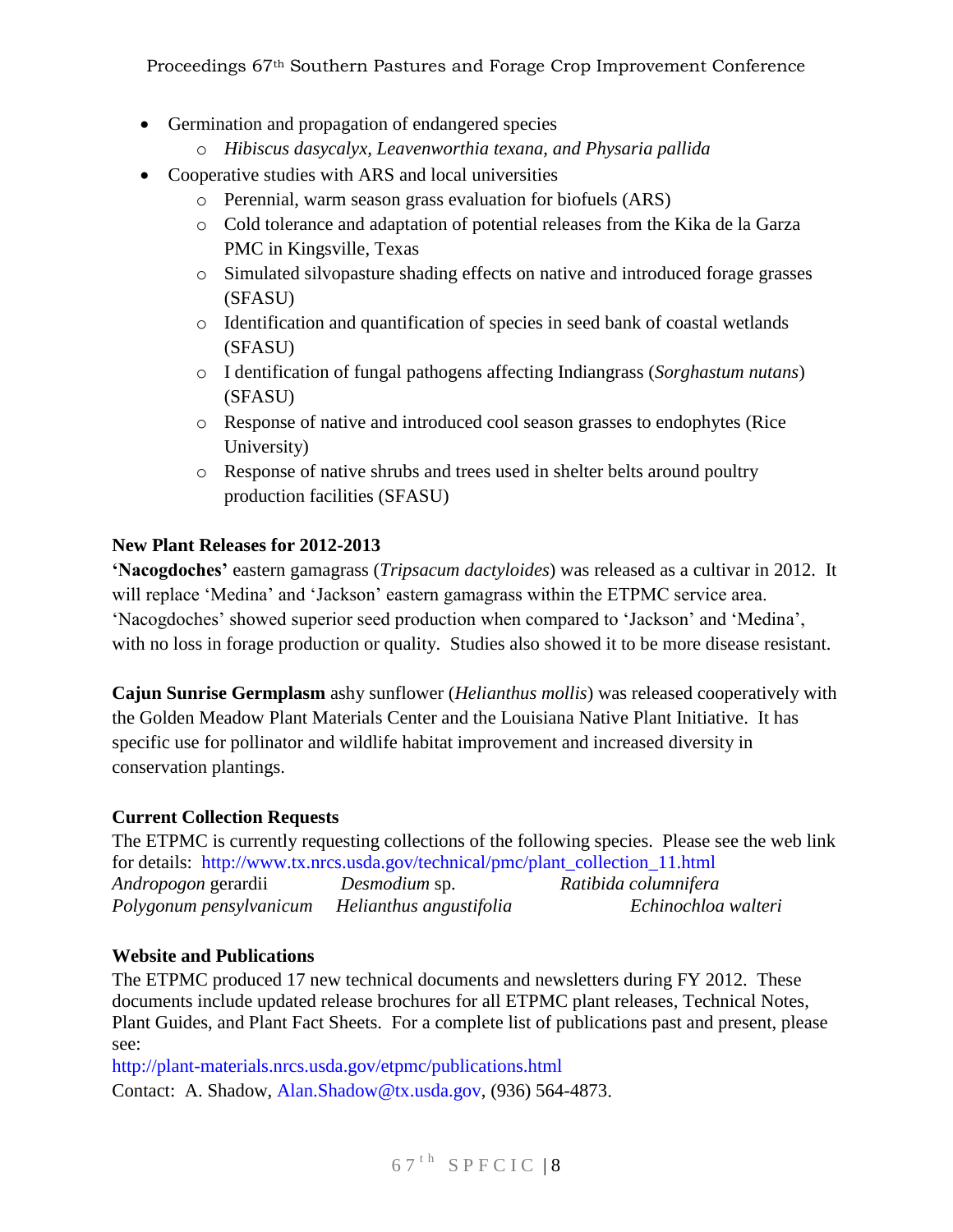# *Forage Ecology/Physiology*

# <span id="page-9-0"></span>**Integrated Crop/Forage/Livestock Systems for the Texas High Plains**

<span id="page-9-1"></span>C. P. West<sup>1</sup>, V.G. Allen<sup>1</sup>, C.P. Brown<sup>1</sup>, R. Kellison<sup>1</sup>, P. Green<sup>1</sup>, C.J. Zilverberg<sup>1</sup>, P. Johnson<sup>1</sup>, V. Acosta-Martinez $2^2$ 

<sup>1</sup>Texas Tech University, Lubbock, Texas, 79409 USA, <sup>2</sup>USDA-ARS, Lubbock, Texas 79415 USA

Water supplies for agriculture are becoming increasingly tight because of recurring droughts and competing demands from urban and industrial users. The depletion of the Ogallala Aquifer on the Texas Southern High Plains presents a model for dealing with declines in irrigation supply while sustaining profitable agricultural communities. This semi-arid region in West Texas (470) mm or 18.5 in. of annual precipitation) was a short-grass prairie ecosystem before the widespread introduction of high-input irrigated crop production, of which cotton (Gossypium hirsutum L.) has been a major component. Once thought inexhaustible, aggressive water conservation measures are needed to extend the groundwater supply. We hypothesized that integrating forage crops and cattle grazing systems into local cropping systems would reduce whole-farm consumption of water, chemicals, and fossil energy, while enhancing soil quality and maintaining profitability.

An interdisciplinary team calling itself the Texas Coalition for Sustainable Integrated Systems (TeCSIS, [www.orgs.ttu.edu/forageresearch\)](file:///C:/Users/charwest/AppData/Local/Microsoft/Windows/Temporary%20Internet%20Files/Content.Outlook/IN2YGHXV/www.orgs.ttu.edu/forageresearch) was formed at Texas Tech University, Lubbock, to test that hypothesis and to extend information to producers on how to improve efficiency of water use. We compared integrated crop/forage/livestock systems to a cotton monoculture system typical of the area between 1998 and 2008 (Allen et al., 2012). Two, large-scale, subsurface drip irrigated systems (13 ha total area), with 3 replications in a randomized block design, compared water use, productivity, and economics of 1) a cotton monoculture, and 2) an integrated 3-paddock system that included cotton in a 2-paddock rotation with grazed wheat (Triticum aestivum L.) and rye (Secale cereale L.) and a third paddock of perennial 'WW-B. Dahl' old world bluestem [OWB; Bothriochloa bladhii (Retz) S.T. Blake]) for grazing and seed production. Angus crossbred beef steers (Bos taurus L.; initial body weight =  $229$  kg; SD =  $33$ kg) grazed from January to mid-July.

Over 10 yr, the integrated system used 25% less irrigation water, 36% less N fertilizer, and fewer chemical inputs as compared to the cotton monoculture. Irrigation plus precipitation replaced 68 and 73% of reference evapotranspiration (ET0) between May and September for the monoculture cotton and integrated cotton system, respectively. Cotton lint yields did not differ between systems (1,369 kg ha-1). The grasses in the integrated system required only about half the

 $67$ <sup>th</sup> SPFCIC<sub>19</sub>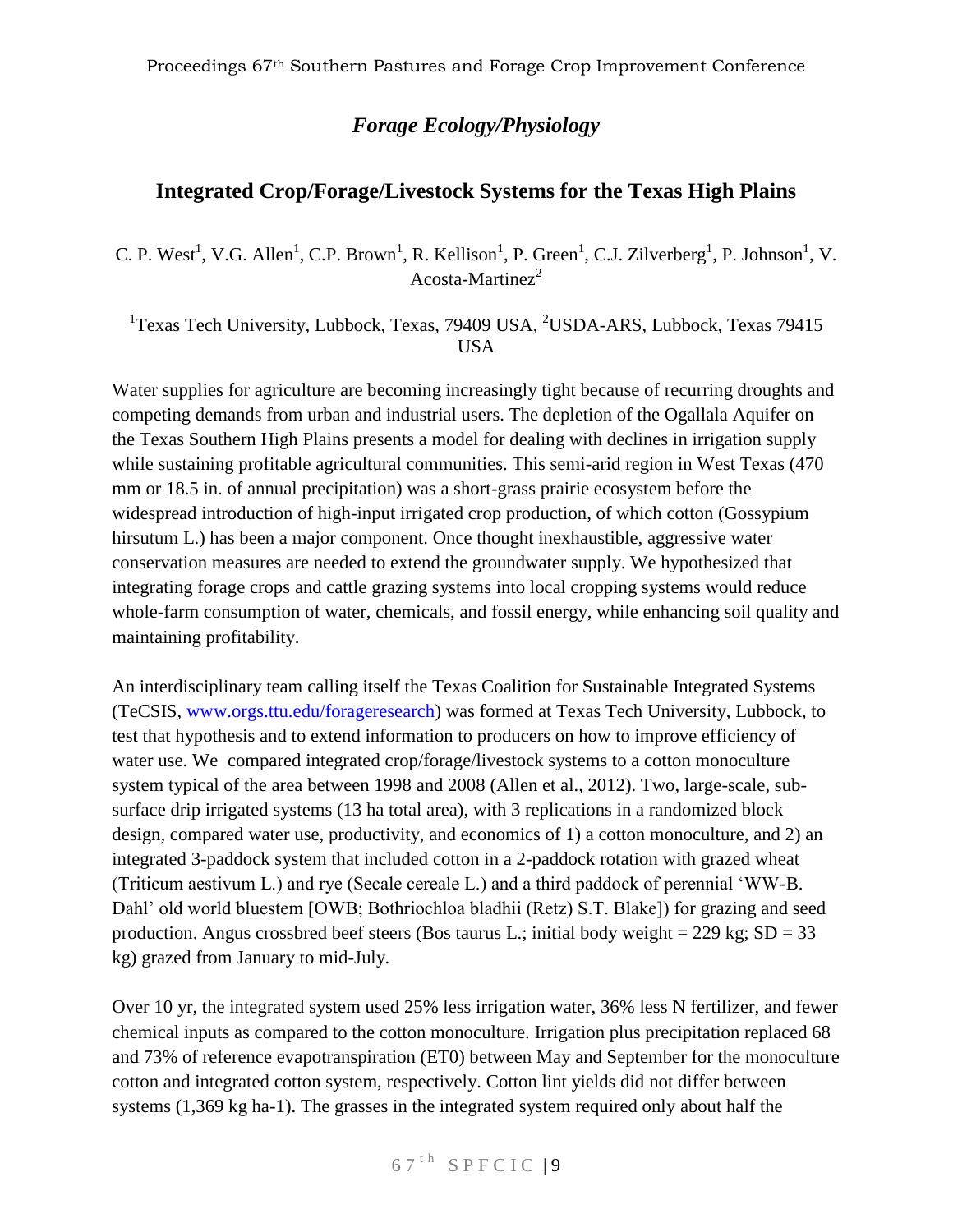irrigation required by cotton. Irrigation water applied to cotton, OWB, rye, and wheat was 422, 230, 201, and 135 mm, respectively (crop effect,  $P < 0.001$ ;  $SE = 5$ ). In January, steers began sequentially grazing OWB and rye followed by wheat, returning to spring growth of OWB by mid-May. Dahl OWB provided almost three times more days for cattle grazing than rye, but cattle grazed rye about twice as many days as wheat, measured either as days paddocks were occupied or as steer grazing-days yr-1. About 44% of the total days on OWB were during the winter dormant period, with the remaining 56% during the active growing period during May, June, and July. Sequencing dormant OWB, rye, wheat, and spring OWB growth provided continuous grazing opportunities with an average of 185 d from January to termination of grazing in July with daily gains of 0.79 kg. Total gain system-ha-1 averaged over 10 yr was 259 kg (Allen et al., 2012).

Additional benefits of grazing the small grains and perennial grasses in the forage/livestock system were seen in reduced soil erosion (Collins, 2003), increased diversity and numbers of soil microbial communities and increased soil organic carbon (C) (Acosta-Martinez et al., 2010), and greater potential for soil C sequestration (Fultz et al., 2011). At the end of 10 yr, total soil C was higher in both the rotation and pasture of the integrated crop-livestock system (average across grazing treatments: 17.3 g kg-1 soil) compared with continuous cotton (11.4 g C kg-1 soil; Acosta-Martinez et al., 2010). The integrated system's perennial OWB was more energy efficient at producing grazing days (32 MJ animal-1 d-1) than the annuals wheat and rye (80 and 48 MJ animal-1 d-1, respectively). Energy required by steers depended greatly on management of cows that produced these steers. As the aquifer is depleted and water is pumped from greater depths, the integrated system's lower water use will save increasing amounts of energy relative to cotton monoculture (Zilverberg et al. 2012). Economic analysis of the two systems indicated that profitability over the 10-yr period was not different; however, during the first 4 yr, the integrated system was about twice as profitable. Conversely, over the last 6 yr of the project, the cotton monoculture became more profitable due primarily to use of higher yielding cotton cultivars. Results indicate that where water availability is adequate, the cotton monoculture system has higher profitability than the integrated system. Over the 10-yr study, integrating crops, forages, and cattle reduced irrigation, chemical inputs, and soil erosion. Soil organic matter, soil C , and overall soil health were increased, and fossil fuel energy inputs were lower than the cotton monoculture system. Economically, the integrated system was a viable alternative where irrigation was limited and-or pumping regulations exist. Relative profitability likely will increase as water becomes more limited (Johnson et al., 2013). Results supported the hypothesis that integrating forages and livestock can conserve overall use of water and other inputs.

To extend the research results, the Texas Alliance for Water Conservation (TAWC) was formed as a demonstration and education component of TeCSIS, and was guided by a board of producers and a management team of university and government scientists. This program has promoted technologies that conserve irrigation water for crop production and provided various online web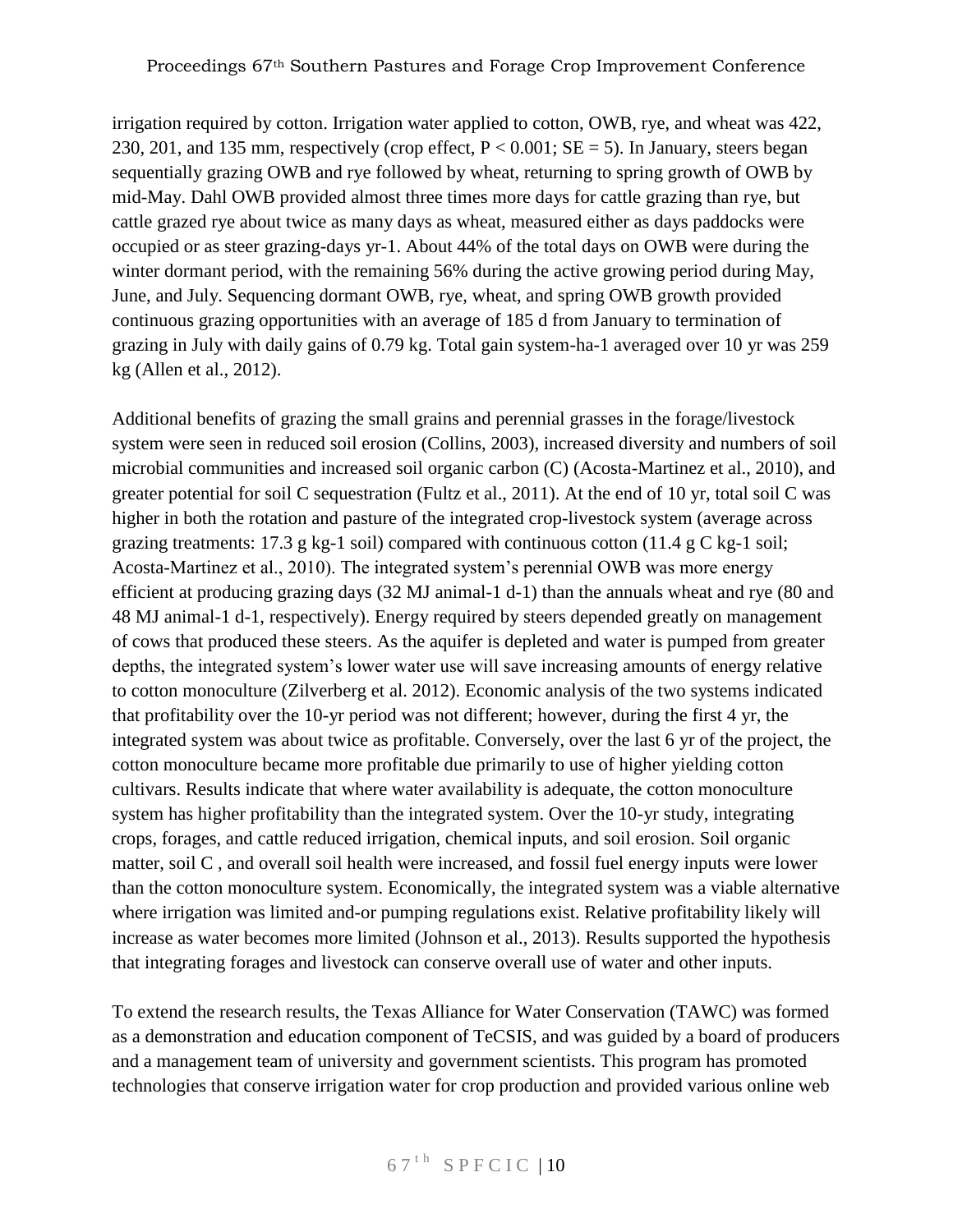tools including 1) Irrigation scheduling tool for tracking crop water use; 2) Contiguous acre calculator for calculating irrigation water availability; and 3) Resource allocation analyser for assigning crops to specific fields based on irrigation capacity while optimizing economic inputs. These producer tools may be found at [www.tawcsolutions.org](http://www.tawcsolutions.org/) with additional information on TAWC at [www.depts.ttu.edu/tawc.](http://www.depts.ttu.edu/tawc) Through TAWC, information flows both to the producers and to the researchers involved. The information gained can be more thoroughly studied resulting in a better understanding of producer decisions and needs while the scientists can more readily recognize the researchable needs of the producers. Thus, TeCSIS-TAWC forms a unique entity of research, demonstration, and education and brings together a unique partnership of individuals from multiple universities, private companies, commodity groups, government agencies (state and federal) and producers with the purpose of finding ways to conserve water and other natural resources and together find solutions to the challenges and issues faced by agriculture today.

#### **Acknowledgements**

We gratefully acknowledge funding from USDA-Southern SARE, the Texas Water Development Board, and Texas Tech University College of Agricultural Sciences and Natural Resources.

#### **References**

- Acosta-Martínez, V., C.W. Bell, B.E.L. Morris, J. Zak, and V.G. Allen. 2010. Long-term soil microbial community and enzyme activity responses to an integrated cropping-livestock system in a semi-arid region. Agriculture Ecosystems Environ. 137:231–240.
- Allen, V.G., C.P. Brown, R. Kellison, P. Green, C.J. P. Zilverberg, J. Johnson,. J. Weinheimer, T. Wheeler, E. Segarra, V. Acosta-Martinez, T.M. Zobeck, and J.C. Conkwright. 2012. Integrating cotton and beef production in the Texas Southern High Plains. I. Water use and measures of productivity. Agron. J. 104:1625-42.
- Collins, J. 2003. Agricultural phosphorus in an integrated crop/livestock system in the Texas High Plains. M.S. thesis. Texas Tech Univ., Lubbock.
- Fultz, L. J. Davinic, V. Allen, and J. Moore-Kucera, J (2011) Long-term integrated croplivestock agroecosystems and the effect on soil carbon (Presentation). ASA-CSSA-SSSA International Meeting (Oct. 16-19) San Antonio.
- Johnson, P, J. Zilverberg, V.G. Allen, J. Weinheimer, C.P. Brown, and R. Kellison. 2013. Integrating cotton and beef production in the Texas Southern High Plains: III. An economic evaluation. Agron. J. (In press).
- Zilverberg, C.J., V.G. Allen, C.P. Brown, P. Green, P. Johnson, and J. Weinheimer. 2012. Integrating cotton and beef production in the Texas Southern High Plains. II. Fossil fuel use. Agron. J. 104:1643-1651.

Contact: C.P West, [chuck.west@ttu.edu,](mailto:chuck.west@ttu.edu) (806) 742-1625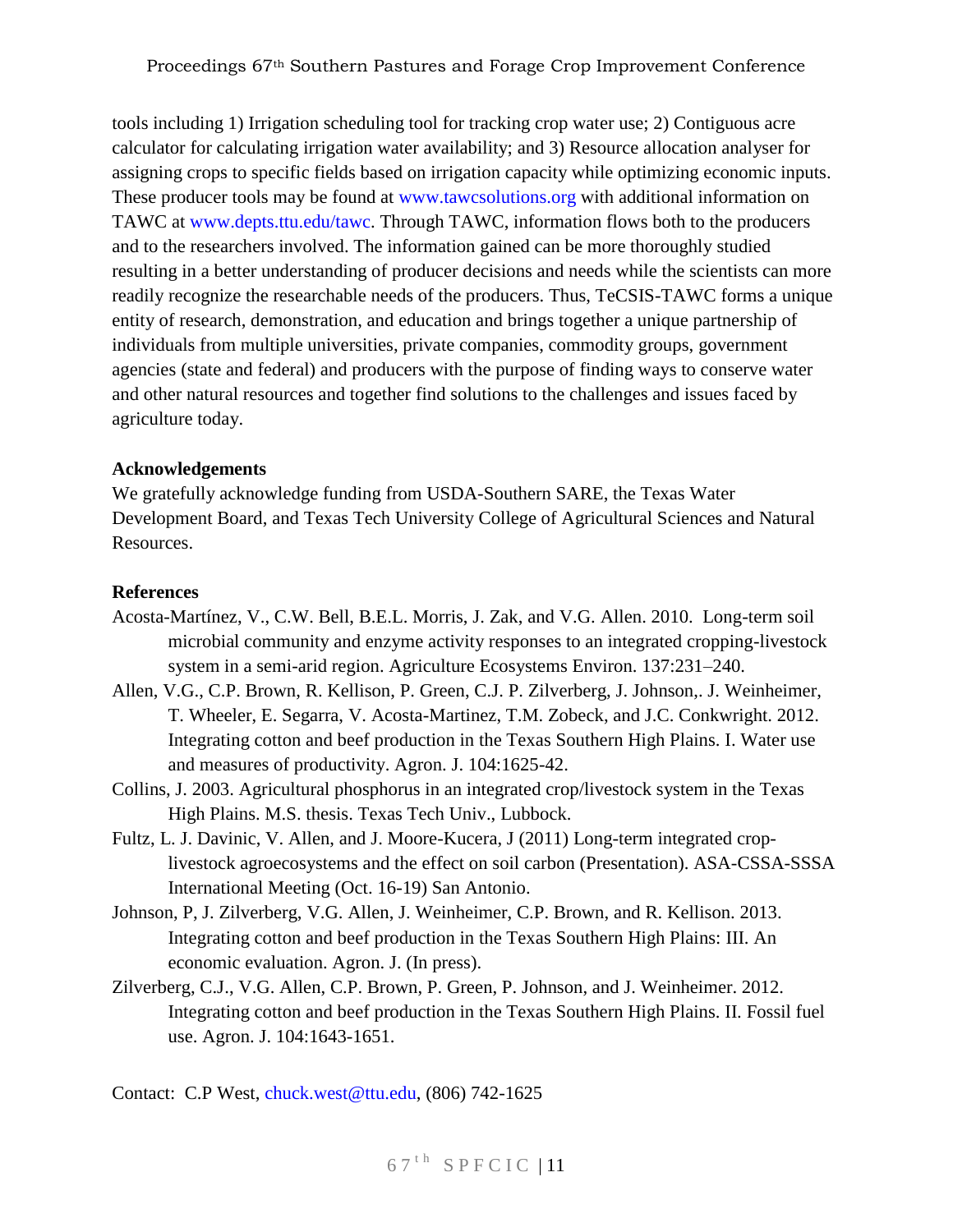# *Forage Utilization*

# **Baled Silage – Uses for Beef and Dairy**

Mike McCormick

#### LSU Agricultural Center, Southeast Research Station, Franklinton

<span id="page-12-1"></span><span id="page-12-0"></span>Round bale silage, also known as baleage is becoming widely adopted on many small to medium dairies in the eastern United States. In recent years, high grain and fertilizer costs have also spurred interest among beef producers. The bale silage conservation system originated in Europe over three decades ago, but wide spread use did not take place until stretch wrap plastic film and high-speed wrapping machines were introduced about 25 years ago. These two components are essential for excluding oxygen from the bales and are key components of any successful bale silage system. As with any silage system, optimum fermentation and high forage nutritive value are achieved with baled silage by harvesting immature forage containing high levels of fermentable carbohydrates.

Bale silage has many potential advantages over storing forage as hay, particularly in high rainfall areas of the world where successful hay production is difficult. For example, in Louisiana it is usually possible to make four or more cuttings of hybrid bermuda grass, but often rainfall damage occurs on at least one cutting and occasionally an entire cutting is lost to unpredicted high rainfall events. Optimum moisture concentration in hay is 15% or less while optimum moisture content in bale silage is generally from 40-60% moisture. Therefore, wilting times for baled silage typically range from 4-48 hours depending on forage species, stage of maturity, yield, drying conditions and type of mower-conditioner employed. Reducing wilting time reduces the number of days required to harvest the forage crop, which in turn allows for timelier harvesting of forage over the growing season and improved forage quality. Finally, storage losses for bale silages are typically similar to that observed for barn-stored hay (< 5% shrink) while dry matter losses of 25-35% for outdoor-stored hay are often reported. Compared to traditional grass silage, the baled silage system requires less capital investment in equipment and less labor. Plus, it allows the producer to harvest small acreages at optimum stages of maturity and is better suited for marketing forage off farm.

Although baleage has many advantages, there are several areas of concern with this forage conservation system. Because of the long particle length, poor availability of soluble sugars and relatively low density of baled silage; it typically undergoes a more restricted fermentation than conventional precision-chopped grass silage. As a consequence, baled silage often has a pH higher than 5.0 which under certain conditions may allow proliferation of undesirable bacteria such as clostridia and listeria. Poor oxygen exclusion from baled silage may also encourage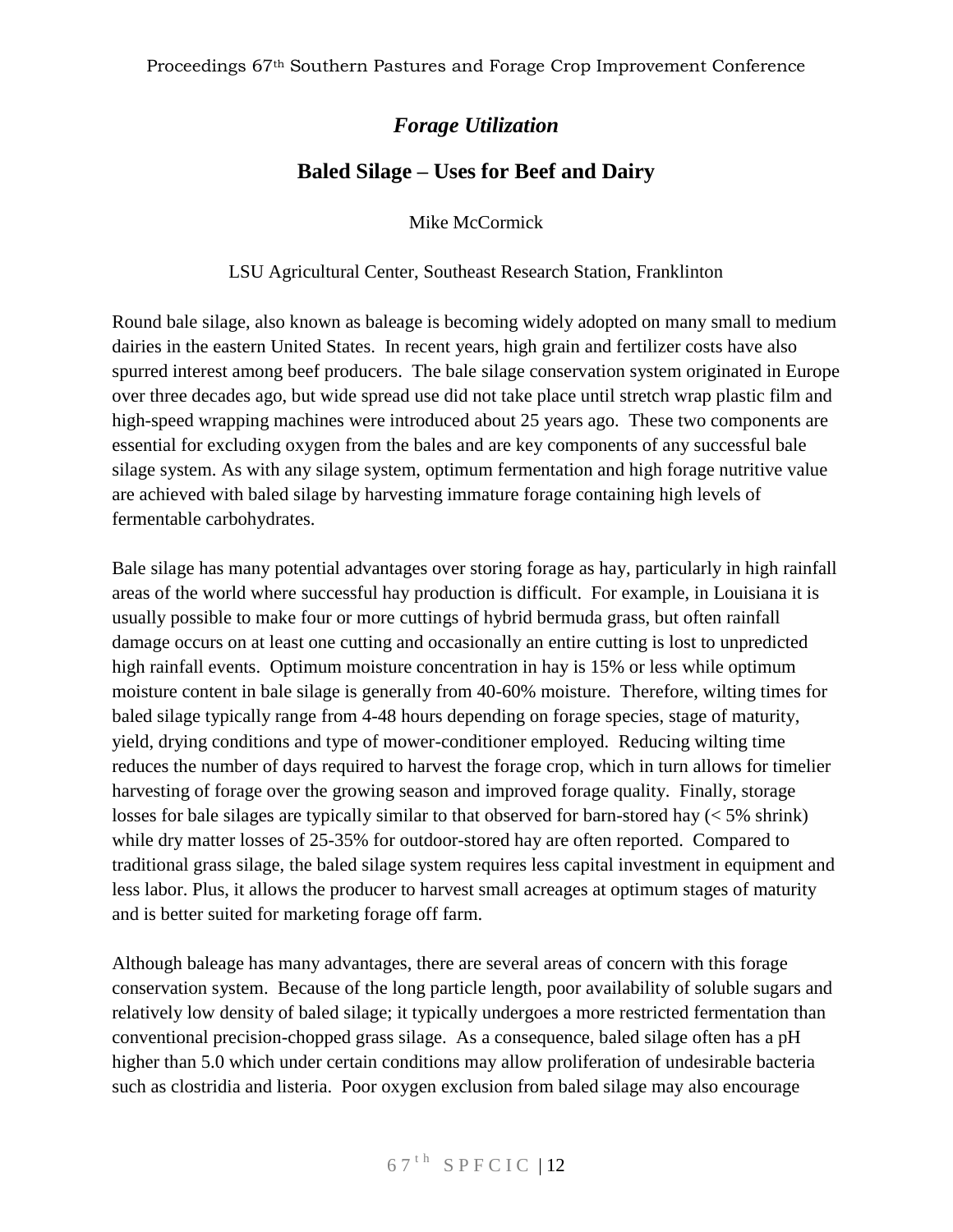# Proceedings 67th Southern Pastures and Forage Crop Improvement Conference

proliferation of molds and yeasts which not only undermines forage quality but has the potential to produce mycotoxins. To minimize the undesirable effects of these microorganisms, most research suggests baling at lower moisture levels for low sugar crops such as bahia grass, bermuda grass and alfalfa and wrapping with at least six layers of plastic to minimize oxygen entry into the bale. In fact, recent research indicates that some bale silages may be safely fed to equine when forage moisture levels range between 17 and 37% provided extra plastic is applied at baling time. Best fermentations with bale silage appears to occur with high sugar crops such as annual ryegrass or forage sorghum that have either been conditioned prior to baling or chopped with balers equipped with fixed knives. Compared to hay, bale silage has a short shelf life and at high ambient temperatures should be fed to large groups of animals that can consume the forage in 1-3 days. However, when ambient temperatures are low, research suggests bale silage may be exposed to air for as long as four weeks without undergoing significant secondary fermentation. Although there are forage species differences, almost any forage may be conserved successfully as bale silage. From a nutrition potential standpoint, annual forages usually are the most suitable candidates for bale silages. These might include cool season forages such as annual ryegrass, oats and wheat and warms-season grasses such as crabgrass, millet, forage sorghum and sudangrass. Brown mid rib summer annuals may be particularly well suited to the bale silage system as they are usually high in sugars and harvest normally takes place at the vegetative stage before the threat of significant lodging. Perennial forages such as bahia grass, bermuda grass and alfalfa have been successfully stored as baleage, but their low sugar content often leads to high pH silages that are more prone to molding and secondary fermentations. Although more research is needed, most low sugar crops may benefit from baling at moisture levels less than 50% thereby relying on low moisture and anaerobic conditions to inhibit undesirable bacteria and mold growth rather than silage acids.

Enhanced animal production potential of bale silages is predicated primarily on the potential to harvest forage at a more immature, nutritious state than possible with hay systems. Perhaps the highest potential reward among forages in the southeastern U.S. may be realized with annual ryegrass. Research suggests that ryegrass bale silage may be reliably harvested 2-4 weeks earlier than hay in south LA. This resulted in higher protein and energy forage and improved milk yield for cows fed ryegrass baleage than those fed hay. However, neither ryegrass hay nor bale silage performed as well as same-day precision-harvested ryegrass silage which emphasizes the point that for intact baleage crops particle length will usually limit intake and performance compared to finely chopped silages. Outdoor-stored hay in the southern U.S. typically undergoes tremendous losses in dry matter and nutritive value; therefore in the absence of adequate barn space, animal performance may be enhanced by using the bale silage system. Results from a forage conservation study in Louisiana indicated that forage quality and milk yield tended to improve when dairy cows were fed same day harvested bahia grass baleage compared to hay stored outside. However, no differences were noted in animal performance between cows fed barn-stored hay and baleage. Although animal growth was not documented, Kentucky research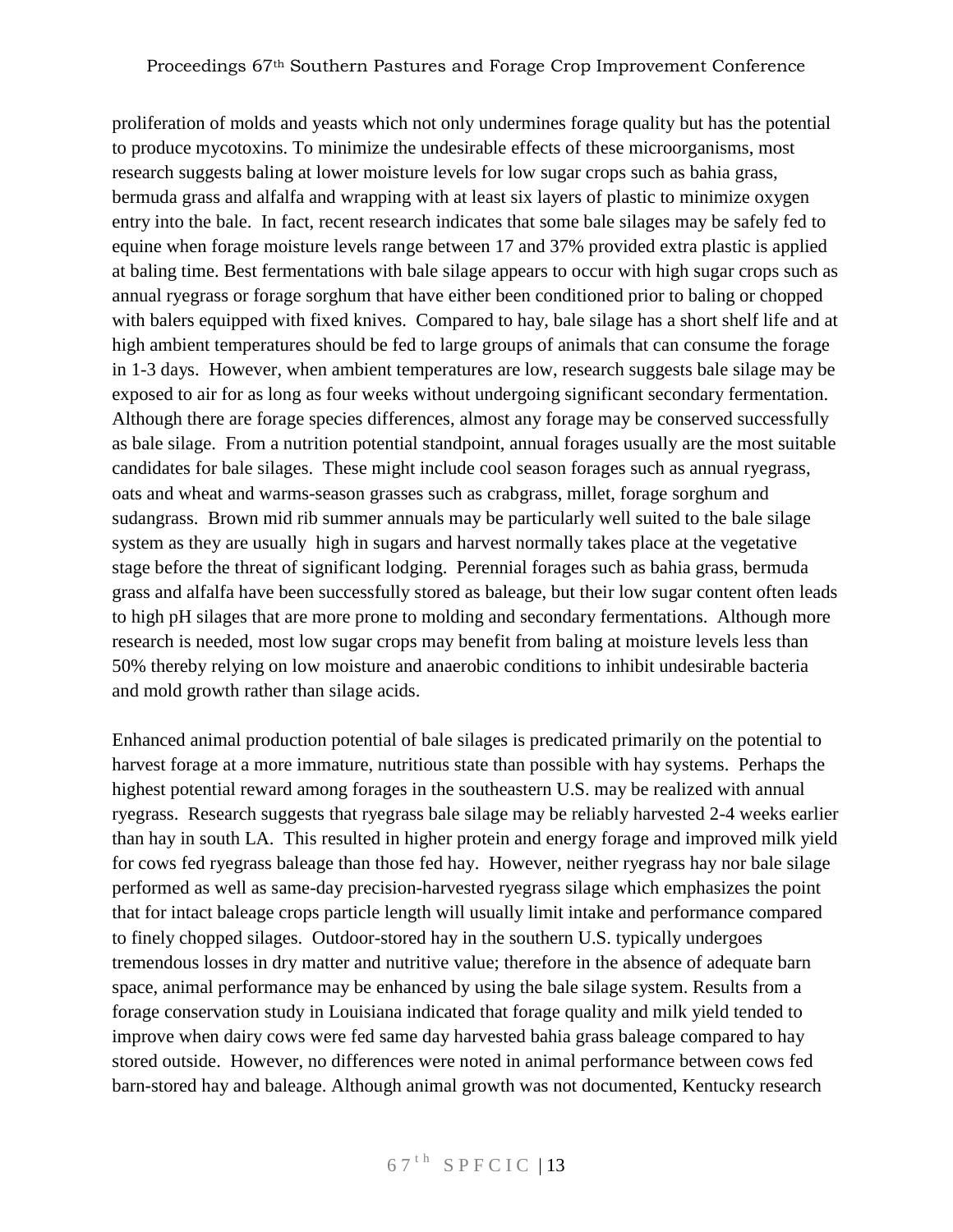showed improved intake with alfalfa baleage compared to hay due to reduced leaf loss and lower respiration losses.

Bale silage equipment and management techniques continue to advance each year. Many U.S. equipment dealers are now manufacturing balers and wrappers for use in bale silage production. Yet, many of the new equipment innovations and management strategies continue to come from European countries such as England, Ireland and Germany. New management strategies are emerging such as with maize bale silage that is being custom produced in Germany to improve efficiency of corn silage use on small livestock farms. In southern Louisiana and Mississippi the use of BMR summer annuals in baled silage systems is garnering considerable attention among producers. More research needs to be conducted with the BMR summer annuals to document proper stage of harvest, moisture levels, and feeding strategies to maximize intake and performance in beef and dairy animals. No doubt, equipment designed to reduce particle length pre and post-ensiling will have a positive effect on future animal performance. Also, continued research is required to improve bale silage fermentation and characterize changes in protein and energy fractions during ensiling. Only then, can proper diets be formulated that consistently generate high animal performance from baled silages.

In summary, the bale silage system has evolved remarkably since the days when overly moist bales were placed in loose fitting plastic bags or covered with tarps. Today, with the purchase of a wrapper and the use of high quality stretch film, most beef and dairy producers have the potential to store forages of very high quality that will improve animal performance and reduce dependence on high-priced concentrates.

# **Selected References**

- Borreani G.and E.Tabacco, 2006. The effect of a baler chopping system on fermentation and \ losses of wrapped big bales of alfalfa. Agronomy Journal 98: 1-7.
- Charmley, E. and S. Firth. 2004. Comparison of flail-harvested, precision-chopped and roundbale silages for growing beef cattle. Irish Journal of Agricultural and Food Research 43(1): 43-57.
- Charmley, E., P. Savoie, K.B. McRae, and X. Lu. 1999. Effect of maceration at mowing on silage conservation, voluntary intake, digestibility and growth rate of steers fed precision chopped or round bale silages. Canadian Journal of Animal Science 79: 195-202.
- Dow Chemical, Inc. Newsletter. 2007. Silage insights Testimonials. Baling maize silage: the experiences of a German contractor. Retrieved 4/13/2013 from [http://www.dow.com/silage/testimonials/fischer.htm.](http://www.dow.com/silage/testimonials/fischer.htm)
- Gonzalez, G. and A.A. Rodriguez. 2003. The effect of storage method on fermentation characteristics, aerobic stability, and forage intake of tropical grasses ensiled in roundbales. Journal of Dairy Science 86: 926-933.
- Gordon, F.J., L.E.R. Dawson, C.P. Ferris, R.W.J. Steen, and D.J. Kilpatrick. 1999. The influence of wilting and forage additive type on the energy utilisation of grass silage by growing cattle. Animal Feed Science and Technology 79:15-27.
- Han, K.J., M.Collins, M.C. Newman, C.T. Dougherty. 2006. Effects of forage length and bale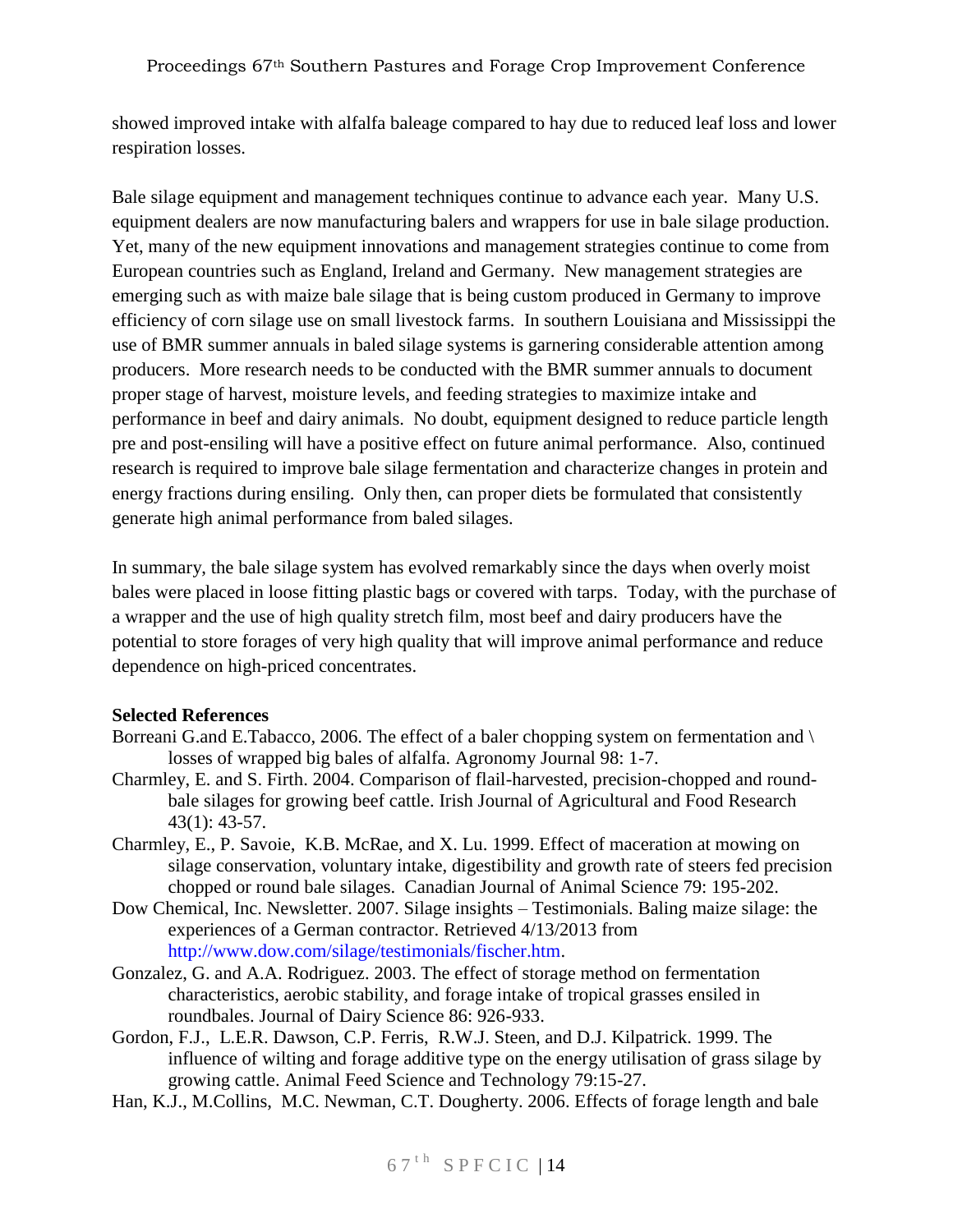chamber pressure on pearl millet silage. Crop Science 46(1):337-344.

- Han, K.J., M. Collins, E.S. Vanzant , and C.T. Dougherty. 2004. Bale density and moisture effect on alfalfa round bale silage. Crop Science 44(3): 914-919.
- Hancock, D.W. and M. Collins. 2006. Forage preservation method influences alfalfa nutritive value and feeding characteristics. Crop Science 46(2): 688-694.
- Huhnke, R.L., R.E. Muck, and M.E. Payton. 1997. Round bale silage storage losses of ryegrass and legume grass forages. Applied Engineering in Agriculture 13(4):451-457.
- Martinson, K., W. Coblentz and C. Sheaffer. 2011. The effect of harvest moisture and bale wrapping on forage quality, temperature and mold in orchardgrass hay. Journal of Equine Veterinary Science 31:711-716.
- McCormick, M.E., J.F. Beatty, and J.M. Gillespie. 2002. Ryegrass bale silage research and management practices. LSU AgCenter Research Summary #144.
- McCormick, M.E. and C. Coxe. 2005. Summer-grown baleage crops for dairy cattle. In Southeast Research Station Field Day Summaries, 2005. LSU AgCenter Research Summary # 05-63-0168, pg 2-4.
- McCormick, M.E., G.J. Cuomo, and D.C. Blouin. 1998. Annual ryegrass stored as balage, haylage or hay for lactating dairy cows. Journal of Production Agriculture 11(3): 293- 300.
- McCormick, M. E., K. J. Han, V. R. Moreira and D. C. Blouin. 2011. Forage conservation efficiency and lactation response to bahiagrass conserved as barn-stored hay, outdoor-. stored hay or baleage. J. Dairy Sci. 24 (5): 2500-2507.
- Meeske, R., G.D. Van-Der-Merwe, J.F. Greyling, and C.W. Cruywagen. 2002. The effect of adding an enzyme containing lactic acid bacterial inoculants to big round bale oat silage on intake, milk production and milk composition of jersey cows. Animal Feed Science and Technology 97: 159-167.
- Muhonen,S., V. Jullian, J.E. Lindberg, J. Bertilsson, A. Jansson. 2009. Effects on the equine colon ecosystem of grass silage and haylage diets after an abrupt change from hay. Journal of Animal Science 87(7): 2291-2298.
- Nicholson, J.W.G., R.E. McQueen, E. Charmley, and R.S. Bush. 1991. Forage conservation in round bales or silage bags: Effect on ensiling characteristics and animal performance. Canadian Journal of Animal Science 71: 1167-k1180.
- O'Brien, M., P. O'Kiely, P.D. Forristal and H.T. Fuller. 2005. Fungi isolated from contaminated baled silage on farms in the Irish Midlands. FEMS Microbiology Letters 247:131-135. Paillat, J.M., and F. Gaillard. 2001. Air-tightness of wrapped bales and resistance of polythene stretch film under tropical and temperate conditions. Journal of Agricultural Engineering Research 79(1): 15-22.
- Petit, H.V., G.F. Tremblay, P. Savoie, D. Tremblay, and J.M. Wauthy. 1993. Milk yield, intake, and blood traits of lactating cows fed grass silage conserved under different harvesting methods. Journal of Dairy Science 76: 1365- 1374.
- Rhein, R.T., W.K. Coblentz, J.E. Turner, C.F. Rosenkrans, Jr., R.K. Ogden and D.W. Kellogg. 2005. Aerobic stability of wheat and orchardgrass roundbale silages during winter. Journal of Dairy Science. 88:1815-1826.

Contact: M. McCormick, [MEMccormick@agcenter.lsu.edu,](mailto:MEMccormick@agcenter.lsu.edu) (985) 839-2322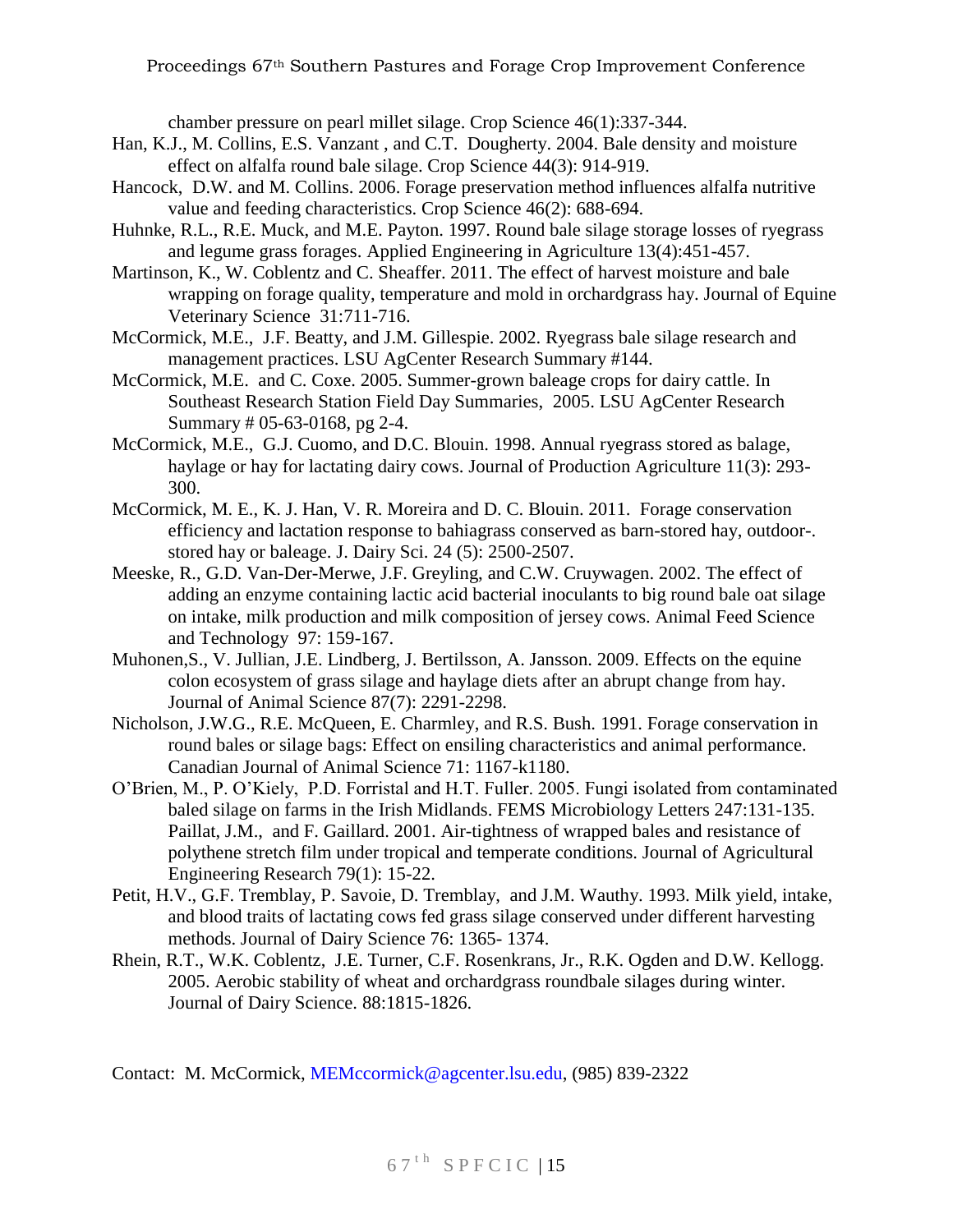# *Forage Breeding*

# <span id="page-16-1"></span><span id="page-16-0"></span>**Reducing Seed Dormancy: the First Step in Domesticating Native Forage Grasses**

Brian S. Baldwin, J. Brett Rushing, Jesse I. Morrison, Kyle B. Holmberg, Keri D. Jones, Joel L. Douglas, and Janet M. Grabowski

<span id="page-16-2"></span>Dept. of Plant & Soil Sciences, Box 9555, Mississippi State, MS 39762 Corresponding author: Brian Baldwin, 662-325-8862, bbaldwin@pss.msstate.edu

Eight native warm-season grasses (NWSG) and one native cool-season grass species are currently undergoing phenotypic recurrent selection for precocious germination. These species include: upland and lowland switchgrass (*Panicum virgatum* L.), big bluestem (*Andropogon gerardii* Vitman), indiangrass [*Sorghastrum nutans* (L.) Nash], little bluestem [*Schizachyrium scoparium* (Michx.) Nash], beaked panicum (*Panicum anceps* L.), purpletop [*Tridens flavus* (L.) Hitchc.] eastern gamagrass (*Tripsacum dactyloides* L.); the single cool season is southeastern wildrye (*Elymus glabriflorus* (Vasey ex L.H. Dewey) Scribn. Cr.R. Ball). Within the warmseason grasses there are two categories. The first category includes the tall stature grasses such as lowland switchgrass, big bluestem, and indiangrass. The second category includes short stature grasses such as, upland switchgrass, little bluestem, peaked panicum, purpletop and eastern gamagrass.

When Europeans came to North America they brought grazing animals and hay with seed of familiar Old World grasses. Prior to arriving in North America, that germplasm had already undergone 400-500 years of significant selection pressure to tolerate close continuous grazing and rapid germination during Europe's Enclosure Period.

Research by USDA-NRCS has shifted from promotion of exotic species toward exploitation of North American native species. Several species have shown promise for use as forage and hay crops, wildlife habitat and in land reclamation projects. Another (and perhaps larger) interest in NWSG has come from the bio-fuels market, because cellulose will have to be harvested from non-crop lands, making NWSG the prime candidate for a feedstock. Research indicates switchgrass has promise as fuel stock for cellulosic ethanol production (McLaughlin, 1993; Sanderson, 1996; Lemus and Parrish, 2009). Almost all native prairie grasses are cross pollinated by wind (Hanson and Carnahan, 1956) and are generally self-incompatible (Talbert, 1983; Taliaferro and Hopkins, 1996; Norman et al., 1997; Martínez-Reyna and Vogel, 2002). With cross pollinated progeny, a substantial degree of genetic variance exists in both native and cultivated populations. As such, these native grass populations have large innate genetic variability that allows continued selection and improvement.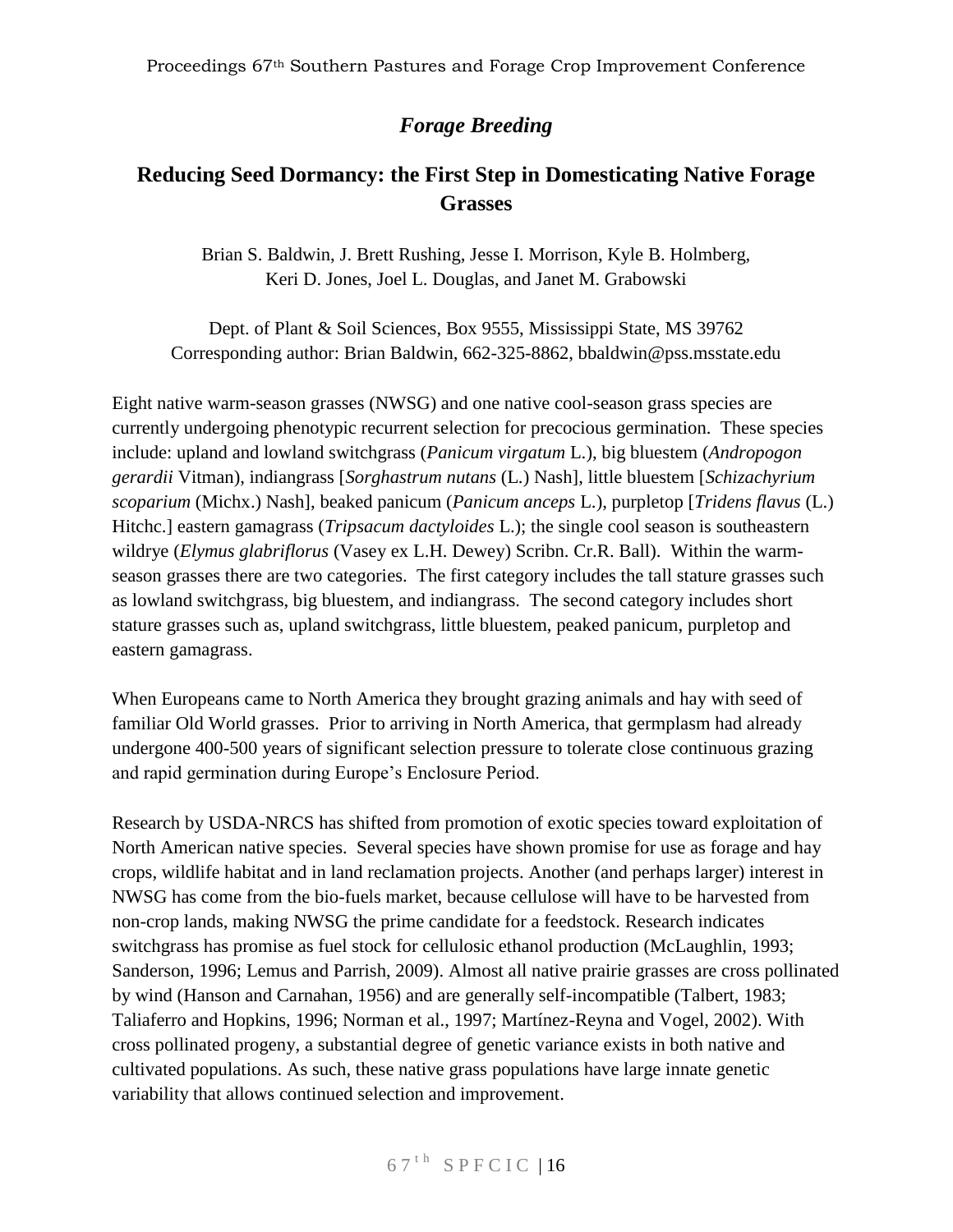#### Proceedings 67th Southern Pastures and Forage Crop Improvement Conference

Native warm-season perennial grasses are notoriously slow to establish, making the seedlings poor competitors with weeds, especially annual weedy grasses (Robocker et al., 1953; USDA, 1996). An important obstacle for the cultivation of these grasses is seed dormancy. Large percentages of seed often fail to germinate or emerge when planted (Robocker et al., 1953; Barnett and Vanderlip, 1969). Labeling laws allow seed labels for native grasses (non-domestic crops) to list total germination (immediate germination + dormant viable seed + hard seed) to be reported as percent germination, which falsely portrays what can be expected in a field germination situation. Seed dormancy is present in all perennial native grass species and can provide a selective advantage under varying, unpredictable environmental conditions, but it is a strong disadvantage in a situation where quick establishment and cover are desirable.

A majority of breeding efforts have focused on switchgrass. In his chapter on switchgrass, Casler (2012) notes 35 well known germplasm releases. Twenty-two have been released with minimal or no selection; 13 have been part of significant selection programs, predominantly for increased biomass and digestibility. Eight of these 13 have been released since 2006. Breeding efforts to enhance establishment included; one variety selected for reduced seed dormancy, and one for large seed size/mass. A survey of cultivar releases of native grasses indicates the prime selection criterion to be vegetative/forage yield. Little information is available on the improvements of indiangrass and big bluestem by the USDA-ARS, Plant Material Centers and Agricultural Experiment Stations (Anonymous 2005; USDA-NRCS 1993; 2004; 2006).

A comment by Doak et al. (2002) prompted our breeding efforts. He reported the exceedingly slow establishment of native grasses forced him to use tall fescue [*Schedonorus arundinaceus* (Shreb.) Dunort., nom.cons.] as the control species in his experiments on roadside revegetation.

Most of the best known varieties of NWSG have been released for 30-40 years (some longer). Most are simple selections from extremely limited germplasm resources. Given the obligate outcrossing nature of these species, it isn't difficult to understand why progress for desirable characteristics hasn't been made. It should also be noted, most of the "released cultivars" are often only one or two generations out of the wild, thereby limiting any selection for reduced seed dormancy. The polyploidy nature of these grasses hinders rapid progress toward improving this very quantitative trait, and promiscuous outcrossing makes marker assisted breeding prohibitively expensive; though the cost is steadily decreasing.

The objective of this project is to use phenotypic recurrent selection to reduce seed dormancy in the aforementioned native grass species. Reducing the seed dormancy period will allow these grasses to respond quickly to planting, thus enhancing their role in forage production, conservation, habitat establishment, and as a source of biomass for alternative fuels while reducing cost of establishment.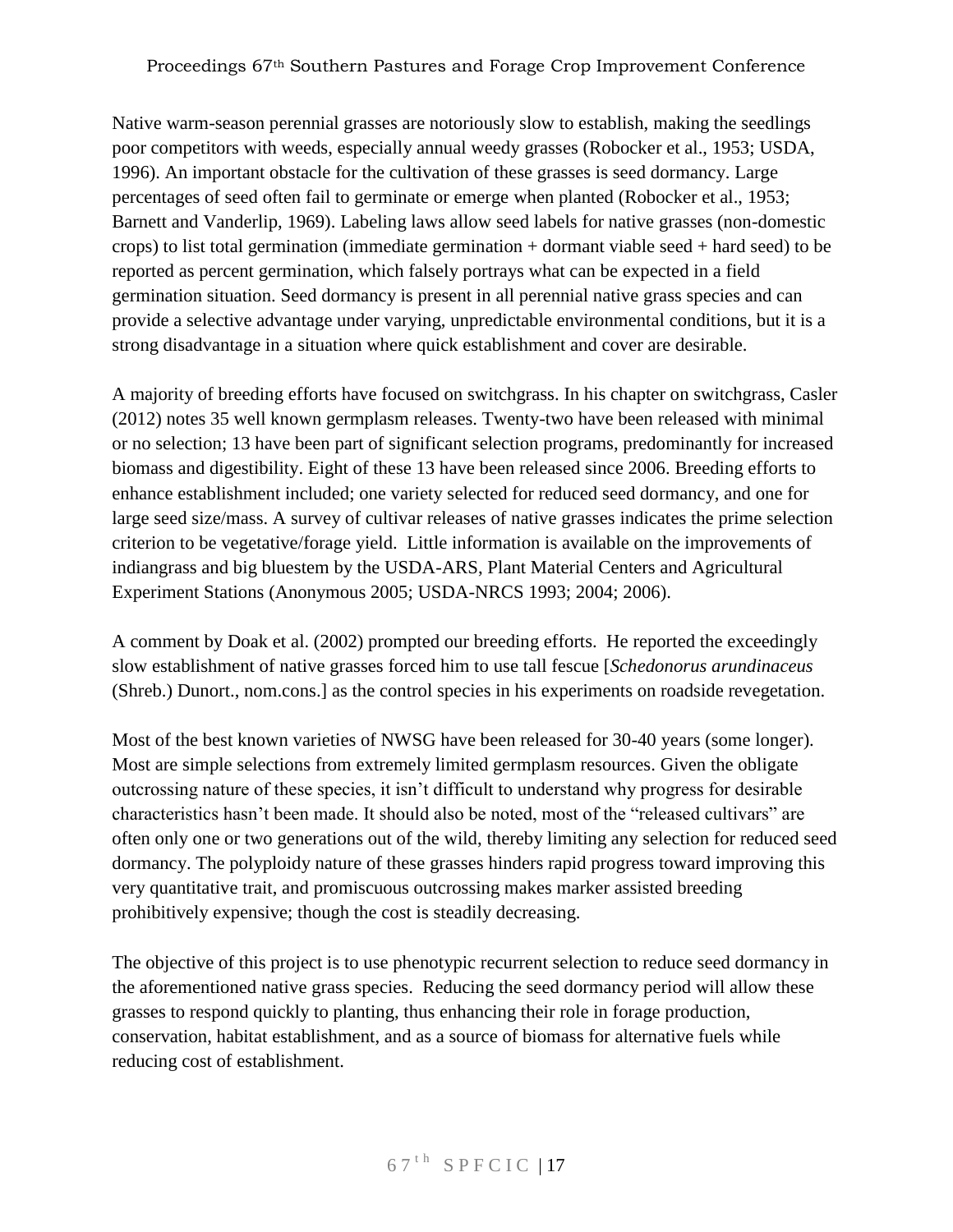#### Proceedings 67th Southern Pastures and Forage Crop Improvement Conference

This work has been progressing intermittently since 2002 as part of a biomass/biofuel improvement project funded by a congressional earmark. Initially, only tall stature grasses were part of this breeding program (lowland switchgrass, big bluestem and indiangrass) (Jones, 2004). In 2005, short stature native grasses were added (upland switchgrass, little bluestem, purpletop, and beaked panicum; Holmberg, 2007). Southeastern wildrye (a cool season native perennial) was added in 2009/10 (Rushing, 2012). In 2011, Morrison began work with diploid populations of eastern gamagrass; initially screening commercial germplasm, then obtaining diverse diploid germplasm from Dr. Denise Costich (while at USDA-ARS at Ithaca, NY).

The greatest focus has been placed on a mixed population of tetraploid lowland switchgrass (deemed the greatest potential as a native biomass crop). In seven cycles of selection we have achieved a mean germination of ~90% in 14 days (30/20 $^{\circ}$ C). The unselected population has a mean precocious germination of ~0.02% in 28 days under the same germination conditions.

The success of researchers with other grasses (and our own work, described below) strongly indicates the plausibility of using traditional breeding techniques to shift allelic frequencies responsible for seed dormancy even among polyploid species. This is a pragmatic approach to the improvement of these grasses. Sometimes the simplest approach is the best. Simple recurrent selection of seed that germinate in the shortest period of time is the most cost effective method of obtaining our goals.

# **Literature Cited**

Anonymous 2005. Seed News: New big bluestem varieties to fatten cattle. Seed Today. 8 November. Available at:

http://www.seedtoday.com/artilces/new\_big\_bluestem\_varieties\_to\_fatten\_cattle. Accessed 4 February 2013Barnett and Vanderlip, 1969.

- Calser, M. D. 2012. Switchgrass breeding, genetics, and genomics. IN Switchgrass: A Valuable Biomass Crop for Energy. A. Monti (**Ed**). Springer-Verlag, London.
- Doak, S.O., E. Ervin, and J. Daniels. 2002. Establishment rates of pure and mixed stands of short and tall native grasses on roadside slope. Proc. 3rd Eastern Native Grass Symp. p. 75. Chapel Hill NC. 1-3 Oct.
- Hanson, A.A. and H.L. Carnahan. 1956. Breeding perennial forage grasses. USDA-ARS Agric. Tech. Bul. 1145. USDA, Washington, DC
- Holmberg, Kyle B. Selection for reduced seed dormancy in several native grass species. M.Sc. Mississippi State Univ. Plant and Soil Sci. Dec. 2007.
- Jones, K.D. 2004. Selection for reduced seed in three native grass species. Ph.D. diss. Mississippi State Univ., Missississippi State. May
- Lemus, R. and D.J. Parrish. 2009. Herbaceous crops with potential for biofuel production in the USA. CAB Reviews: Perspectives in Agriculture, Veterinary Science, Nutrition and Natural Resources. 4 (57).
- Martínez-Reyna, J.M. and K.P. Vogel. 2002. Incompatibility systems in switchgrass. Crop Sci. 42:1800-1805.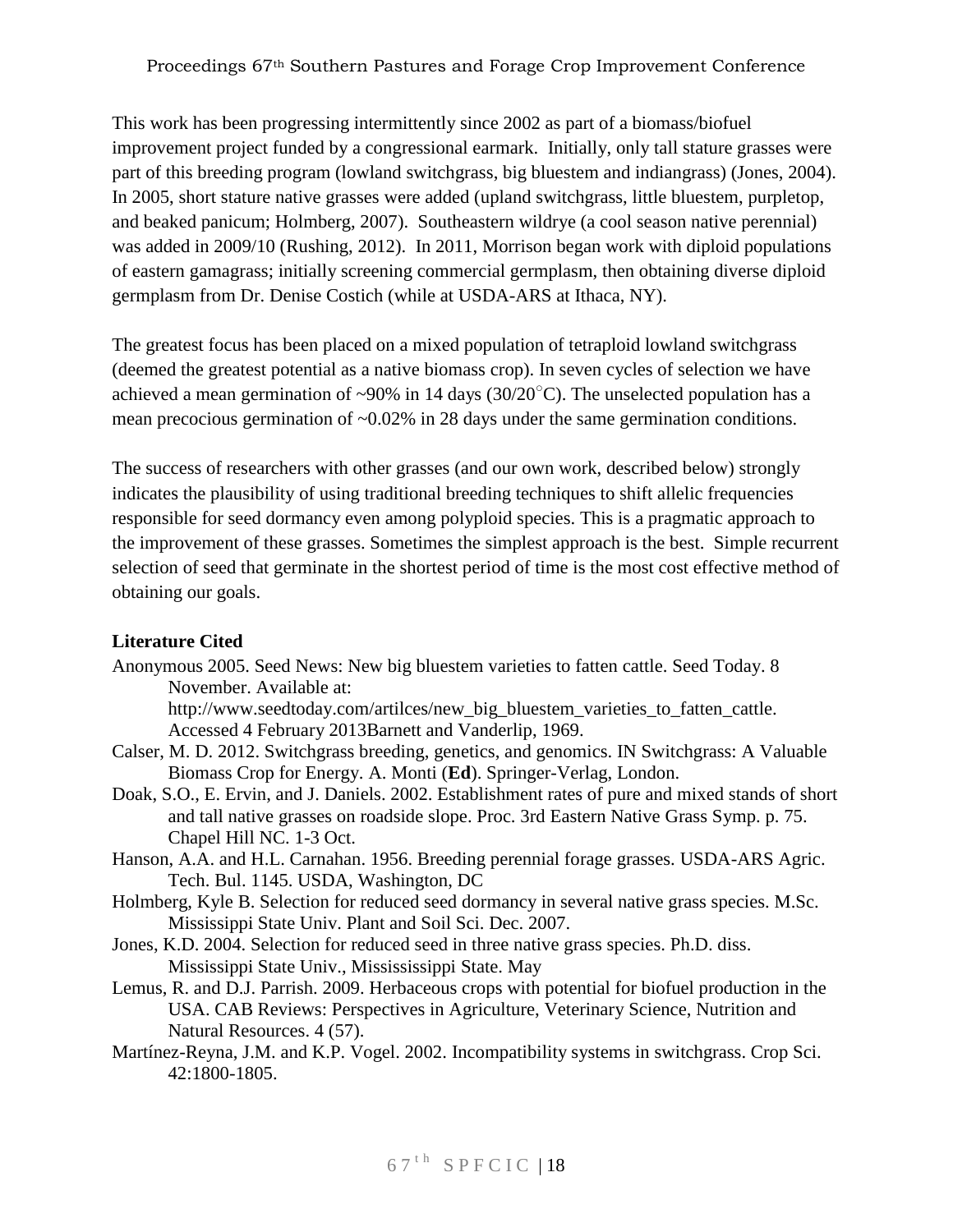- McLaughlin, S., J. Bouton, D. Bransby, B. Conger, W. Ocumpaugh, D. Parrish, C. Taliaferro, K. Vogel and S. Wullschleger. 1993. Developing switchgrass as a bioenergy crop. IN: Perspectives on new crops and new uses. J. Janick (**ed.).** Alexandria, VA.
- Norman, G.L., C.L. Quarin and K.H. Keeler, 1997. Evolutionary implications of meiotic chromosome behavior, reproductive biology, and hybridization in 6x and 9x cytotypes of *Andropogon gerardii* (Poaceae). Am. J. Bot. 84:210-207.
- Robocker, W.C., J. T. Curtis, H. L. Ahlgren. 1953. Some factors affecting emergence and establishment of native grass seedlings in Wisconsin. Ecol. 34:194-199.
- Rushing, J. Brett. Evaluation of wildrye (*Elymus* sp.) as a potential forage and conservation planting for the southeastern United States. Ph. D. Mississippi State Univ. Plant and Soil Sci. Dec. 2012.
- Sanderson, M.A., and D.D. Wolf. 1995 Morphological development of switchgrass in diverse environments. Agron. J. 87:908-915
- Talbert, L.E., D.H. Timothy, J.C. Burns, J.O. Rawlings, and R.H. Moll. 1983. Estimates of genetic parameters in switchgrass. Crop Sci. 23:725-728.
- Taliaferro, C.M. and A.A. Hopkins. 1996. Breeding characteristics and improvement potential of switchgrass. P. 2-9. IN J.S. Cundiff, et al. (**Eds**) Proc. Third Liquid Fuels Conf. Nashville, TN. 1517 Sep. ASAE, St. Joseph, MI.
- USDA-NRCS 1993. Plant Materials Centers Technical report, path 1. Grasses, forbs, and legumes. Bismark, ND.
- USDA.1996. Establishment of native plants on disturbed sites. USDA-NRCS Coffeeville Plant Materials Center Tech Note. Vol. 12. No. 1.Vogel and Pedersen, 1993
- USDA-NRCS 2004. Plant fact sheet, Indiangrass. The PLANTS Database, National Plant Data Center, Baton Rouge, LA 70874-4490. Available at http://plants.usda.gov. Accessed 2 February 2013.
- USDA-NRCS 2006. Plant Materials Center. Origins of native grass and forb release. Bismark, ND. brochure 12 p.
- USDA-NRCS 2011. Plant Materials Center. Release brochure for Blackwell switchgrass (*Panicum virgatum*). Manhattan, KS 66502 brochure 2 p.

Contact: B.S. Baldwin, [BBaldwin@pss.msstate.edu,](mailto:BBaldwin@pss.msstate.edu) (662) 325-8862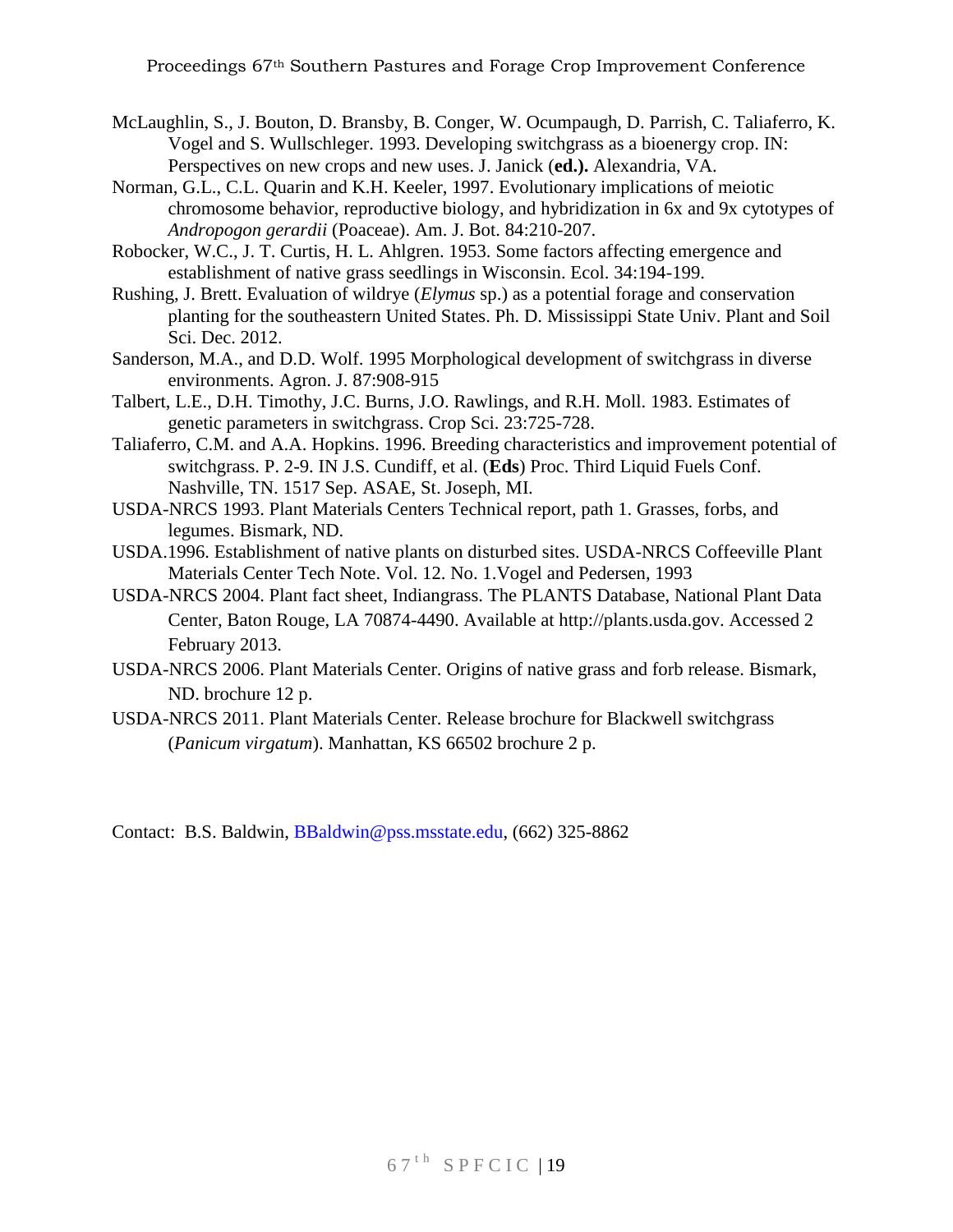# <span id="page-20-0"></span>**Selecting Native Grasses for Improved Survival under a Changing Global Climate**

# John Lloyd Reilley and Shelly D. Maher

# <span id="page-20-1"></span>USDA-Natural Resources Conservation Service, E. "Kika" de la Garza Plant Materials Center, Kingsville, TX

In "The Changing Climate of South Texas 1900-2100", Jim Norwine describes the likely climate scenario for south Texas in the year 2100. "South Texas will warm on average through the century. Because it will be hotter, even if annual rainfall remains roughly constant or increases a bit, the region will become drier due to increased evapotranspiration rates. Our infamous variability will probably increase as the climate mutates into one of more prolonged droughts and more extreme rainfall events/periods. Imagine Corpus Christi moved to Laredo by the year 2100".

The rate of global warming and other associated climate changes such as increased evapotanspiration rates and drier moisture balances, which are anticipated over the next century, are expected to have significant impacts on south Texas vegetative communities. To be prepared for these changing conditions, the USDA-NRCS E. "Kika" de la Garza Plant Materials Center (PMC) in Kingsville, Texas, has been evaluating methods for improving heat and drought tolerance in native grasses.

Switchgrass (*Panicum virgatum*) is a tall, perennial, native grass that produces abundant forage and has promising potential as a biofuel plant. However, one short coming of switchgrass is its panicoid seedling morphology. This morphology can result in the subcoleoptile internode elongating to elevate the coleoptile to the soil surface. This surface elongation can hinder or eliminate the development of its long-term adventitious root system. This trait has been implicated as a major limitation to successful switchgrass establishment under drought conditions. However, Tischler & Voight (1993) developed a selection method to overcome this problem.

The PMC began to evaluate and develop a more drought tolerant switchgrass in 2005. It began by establishing a 100 plant evaluation block from a composite collection from the King Ranch that had 6 day or earlier germination. We then used the Tischler & Voight protocol to establish a 150 plant low crown evaluation plot set-up as 6 blocks of 25 randomized plants from 8 maternal lines of the King Ranch Composite, 4 South Texas Accessions and *Alamo* LC-3. From this, we culled plants leaving 70 low crown plants representing 8 lines of the King Ranch composite collection.

Seed harvested from these 70 plants in 2010 and 2011 was compared to *Alamo* switchgrass for low crown development. *Alamo* only had 11% low crown seedlings whereas the PMC harvest of 2010 had 70% and the 2011 harvest had 72%. A seed germination test was conducted comparing *Alamo* to the PMC 2010 seed harvest. This test revealed that *Alamo* had a 7% germination rate within 4 days while the PMC 2010 harvest had a 26% rate.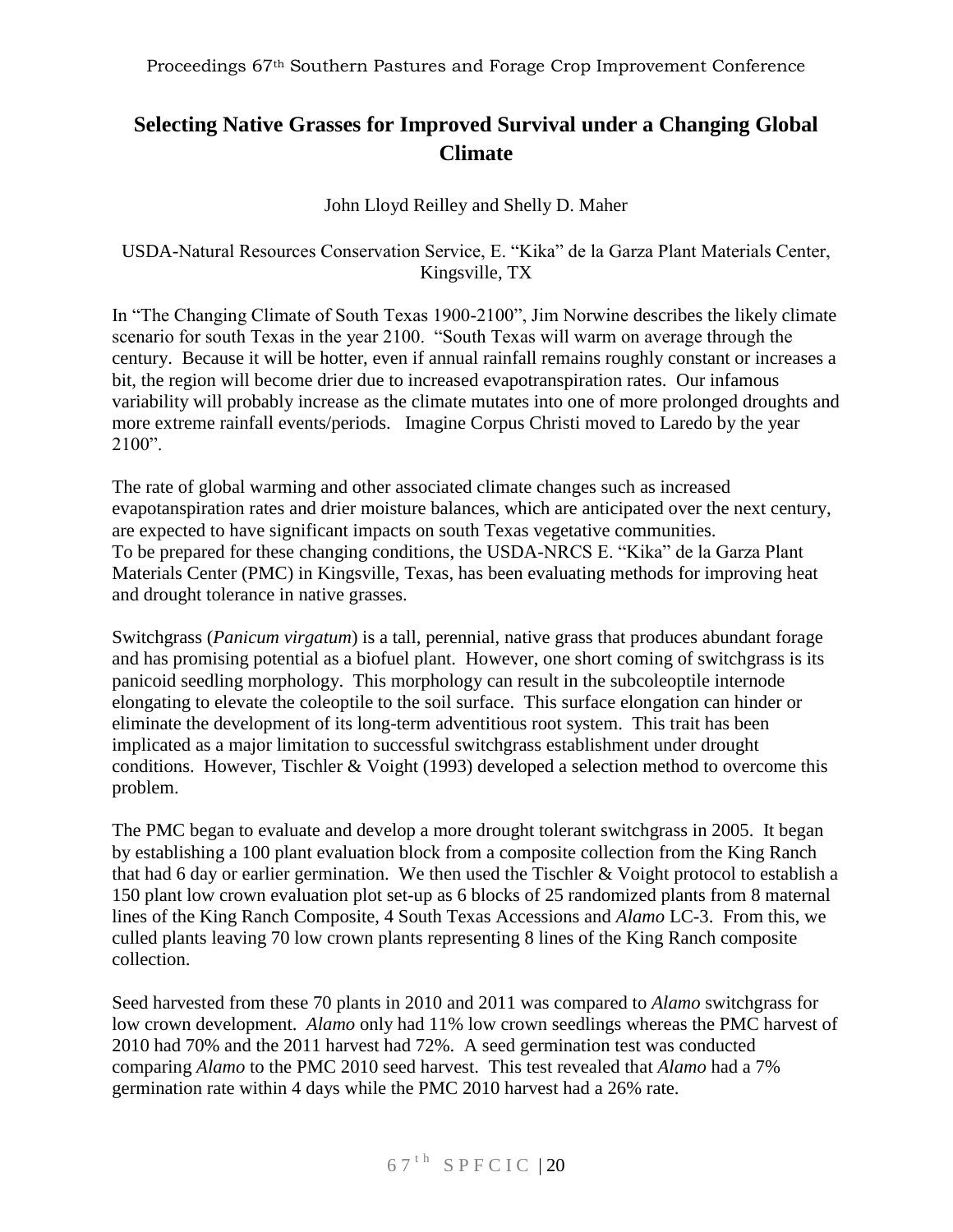#### Proceedings 67th Southern Pastures and Forage Crop Improvement Conference

Peter Setimela established in 1999 a rapid screening technique for heat tolerance in sorghum. We have adapted this protocol for evaluating heat tolerance in big sacaton (*Sporobolus wrightii*). We also have developed a screening technique for evaluating drought tolerance. This screening technique resulted in the mortality of 73% of the big sacaton plants leaving 27% of the plants for establishing a promising "drought hardy" seed increase block.

These measures appear to improve native grass seedlings for drought and heat tolerance. Although we have significantly more testing to confirm these improvements, we believe these measures will help us cope with the rapidly changing climate scenario expected for South Texas.

Contact: J.L. Reilley, [John.Reilley@tx.usda.gov.](mailto:John.Reilley@tx.usda.gov)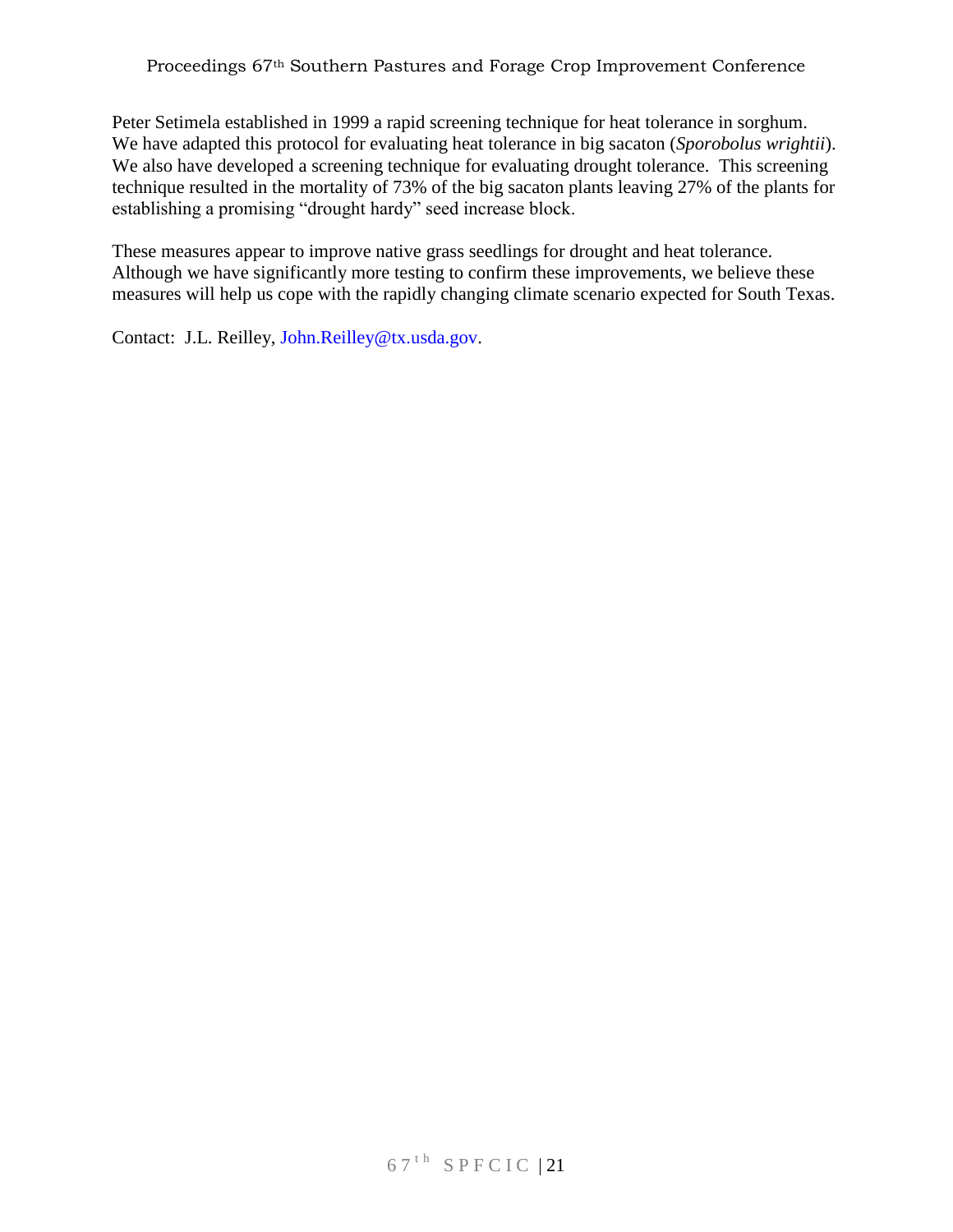# *Poster Session*

# **A Growing Need for Small Farm Livestock Education**

J. Bosques<sup>1, 2</sup>, J. Cohen<sup>1, 2</sup>, Y.C. Newman<sup>3</sup>, and J. Ullman<sup>4</sup>

<span id="page-22-1"></span><span id="page-22-0"></span><sup>1</sup>UF/IFAS Extension Marion County, Ocala, FL. <sup>2</sup>UF/IFAS Central Florida Livestock Agents Group. <sup>3</sup>UF/IFAS Agronomy Department, Gainesville, FL. <sup>4</sup>UF/IFAS Department of Agricultural and Biological Engineering, Gainesville, FL.

Marion County was ranked number one in equine and small ruminant and eleventh in the state of Florida for beef cattle production by the 2007 Agriculture Census. Small Farms in Marion County and Florida represent over 90 percent of agricultural operations. Providing up-to-date, research based educational opportunities for small farmers in pasture management is a priority in this county due to economic and environmental reasons. A three part pasture management school series was designed covering topics such as basic plant physiology, forage varieties for Central Florida, weed control and grazing strategies. Four classes and a field trip were conducted as part of this course. A total of 28 people attended the Small Farms Pasture Management School. Their animal species of interest were small ruminants (12%), poultry (8%), bovine (35%), equine (35%) and swine (12%). Forty five percent of the audience farmed 1 to 10 acres, 20 percent farmed 11 to 20 acres and 21 to 50 acres while 15 percent had 50 acres or more. Survey response rate was eighty-nine percent  $(n=25)$ . One hundred percent  $(n=22)$  would consider implementing pasture management practice changes discussed during the meetings. Examples of practice change include: grazing management (n=8), winter forage production  $(n=6)$  and weed management  $(n=8)$ . The survey results indicated a significant need for more educational programs targeting small farmers and ranchers in the State of Florida. Further educational needs identified were: manure management  $(n=7)$ , farm and pasture mathematics such as calculating fertilization rates ( $n=6$ ), animal nutrition ( $n=3$ ) and weed control ( $n=3$ ). The survey also indicated that the Small Farms Pasture Management School had an average value of \$917.85 to the attendees. Based on this producer feedback, CFLAG will extend the Small Farms Pasture Management School to include some of the educational needs identified in the survey.

Contact: J. Bosques, [Jonael.Bosques@marioncountyfl.org,](mailto:Jonael.Bosques@marioncountyfl.org) (352) 671-8400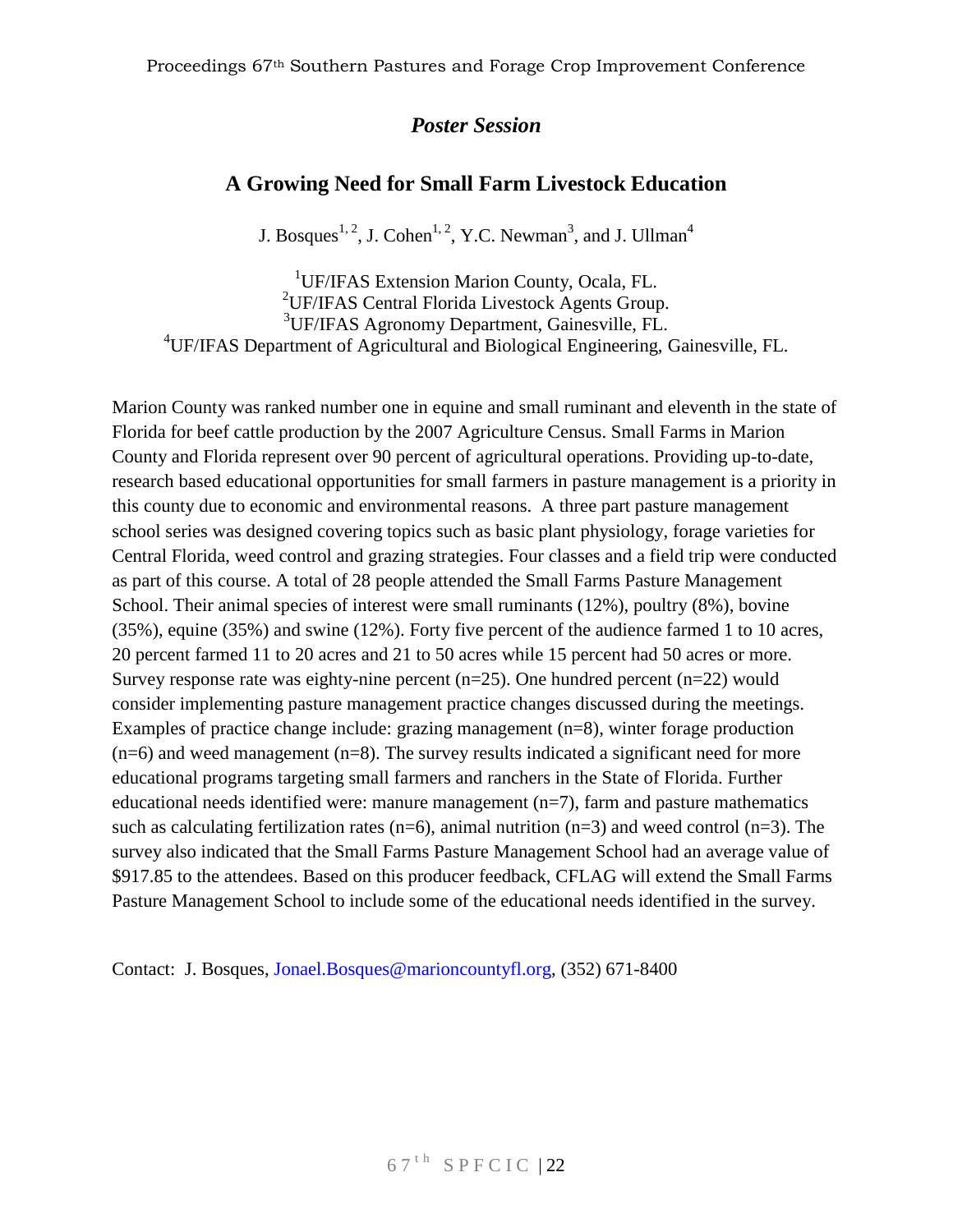# <span id="page-23-0"></span>**Protein Affinity of Protein Precipitating Phenolics in Leaves Changes with Repeated Defoliation of** *Desmodium paniculatum*

C. E. Cooper<sup>1</sup>, H. D. Naumann<sup>2</sup>, B. D. Lambert<sup>3, 4</sup>, and J. P. Muir<sup>3</sup>

<span id="page-23-1"></span><sup>1</sup>Tarleton State University, Department of Environmental and Agricultural Management, Stephenville, TX <sup>2</sup>Texas A&M University, Department of Soil and Crop Sciences, College Station, TX 3 Texas A&M AgriLife Research, Stephenville, TX <sup>4</sup>Tarleton State University, Department of Animal Science and Wildlife Management, Stephenville, TX

Protein precipitating phenolics (PPP), such as condensed tannins, bind to plant proteins, and are hypothesized to be a plant defense against herbivory. PPP are thought to have anti-nutritional effects on ruminants including decreased protein availability to rumen microbes. This experiment determined how PPP protein affinity in leaf material of a warm-season perennial herbaceous legume was affected by simulated herbivory. *Desmodium paniculatum* (panicled tick-clover; PTC) was reared in a greenhouse and subjected to one of four treatments: previously undefoliated plants and three successive defoliations of the upper 50, 75, and 100% of herbage regrowth**.** Defoliation took place at 145 (August 1, 2012), 181 (September 6, 2012), and 222 (October 17, 2012) days after seeding, approximately equivalent to vegetative, early reproductive and seed set stages. Protein affinity remained stable or increased in all treatments from the first to second defoliation. However, all treatment groups experienced a decrease (*P*≤0.05) in protein affinity between the second and third defoliation. Results suggest that repeatedly defoliated PTC plants may lack the resources to produce well defended leaves through PPP accumulation and instead opt to maximize photosynthetic tissue production. Animals consuming repeatedly defoliated PTC forage may not experience as many anti-nutritional effects associated with PPP. Expanded research is needed to determine if other legumes which accumulate PPP utilize the same adaptation strategies to intense, repeated herbivory.

Contact: C.E. Cooper, [caitlyn.cooper@go.tarleton.edu.](mailto:caitlyn.cooper@go.tarleton.edu)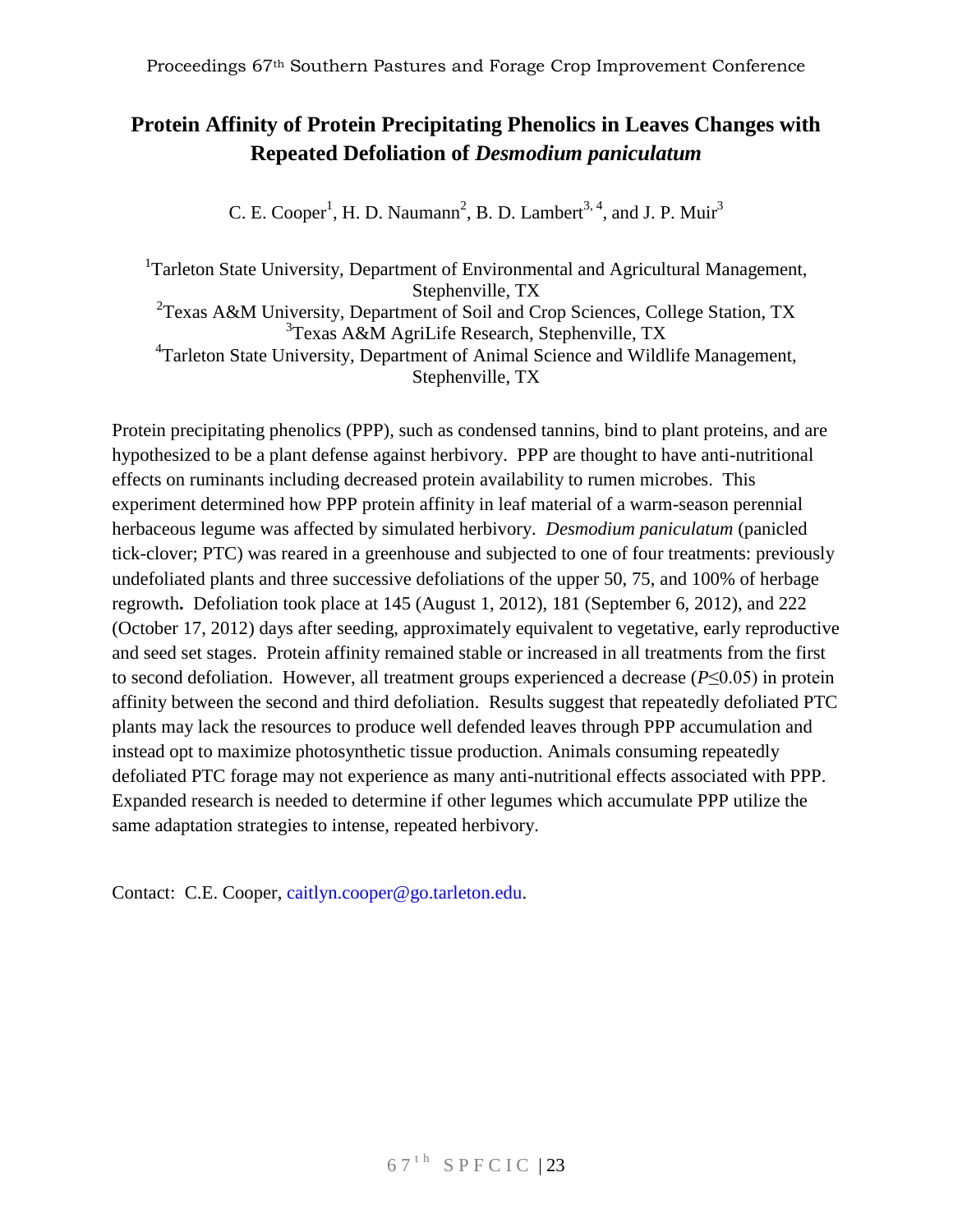# <span id="page-24-0"></span>**Survey of Pasture Management, Feeding Management and Milk Production on Pasture Based Dairy Farms in Florida and Georgia**

<span id="page-24-1"></span>F.  $Du<sup>1</sup>$ , K. D. Gay<sup>1</sup>, M. E. Sowerby<sup>1</sup>, Y. C. Newman<sup>1</sup>, C. R. Staples<sup>1</sup>, R. C. Lacy<sup>2</sup>, and A. De  $Vries<sup>1</sup>$ 

> <sup>1</sup>University of Florida, Gainesville, FL <sup>2</sup>University of Georgia, Tifton, GA

Pasture species and management, feed intake, and milk production on pasture based dairy farms in the southeastern USA appear to vary widely but are not well described. The objective of this study was to document pasture management, feeding management, and milk production on pasture based dairy farms in Florida and Georgia. A survey was developed that consisted of 62 questions and covered 7 areas, which included farm business structure, young stock, herd management, pasture and crop management, feeding management, manure and nutrient management, and environmental sustainability. This survey was conducted on 23 dairy farms that were responsible for approximately 29,000 cows and 17,000 heifers. Data was collected by personal interview from fall of 2012 to winter of 2013. The survey focused on the year 2011- 2012. All farms grew warm-season perennials grasses. Warm-season annual grasses were grown on 14 farms. Cool-season annual grasses were established on 18 farms. For pest control, 13 farms (57%) used pesticides to treat fall army worm (*Spodoptera frugiperda*). For weed control, 16 farms (70%) used herbicides and 11 farms also used a machine to cut weeds. For lactating cows and dry cows, in winter, the average dry matter intake from stored feed was  $37 \pm 14$ lbs/cow/day and  $19 \pm 11$  lbs/cow/day, respectively. The average dry matter intake from grasses was  $6 \pm 5$  lbs/cow/day and  $14 \pm 8$  lbs/cow/day, respectively. In summer, the average dry matter intake from stored feed was  $28 \pm 16$  lbs/cow/day and  $15 \pm 11$  lbs/cow/day; and the dry matter intake from grasses was  $14 \pm 9$  lbs/cow/day and  $17 \pm 6$  lbs/cow/day, respectively. The average milk production was  $59 \pm 15$  lbs/cow/day during the winter and  $43 \pm 16$  lbs/cow/day during the summer. The average somatic cell count was  $246,292 \pm 69,614$  cells/ml during the winter and  $365,292 \pm 78,587$  cells/ml during the summer. Survey results will help direct subsequent research and extension programs to help promote sustainable agriculture practices and meet farmers' needs from university extension.

Contact: F. Du, [fdu@ufl.edu.](mailto:fdu@ufl.edu)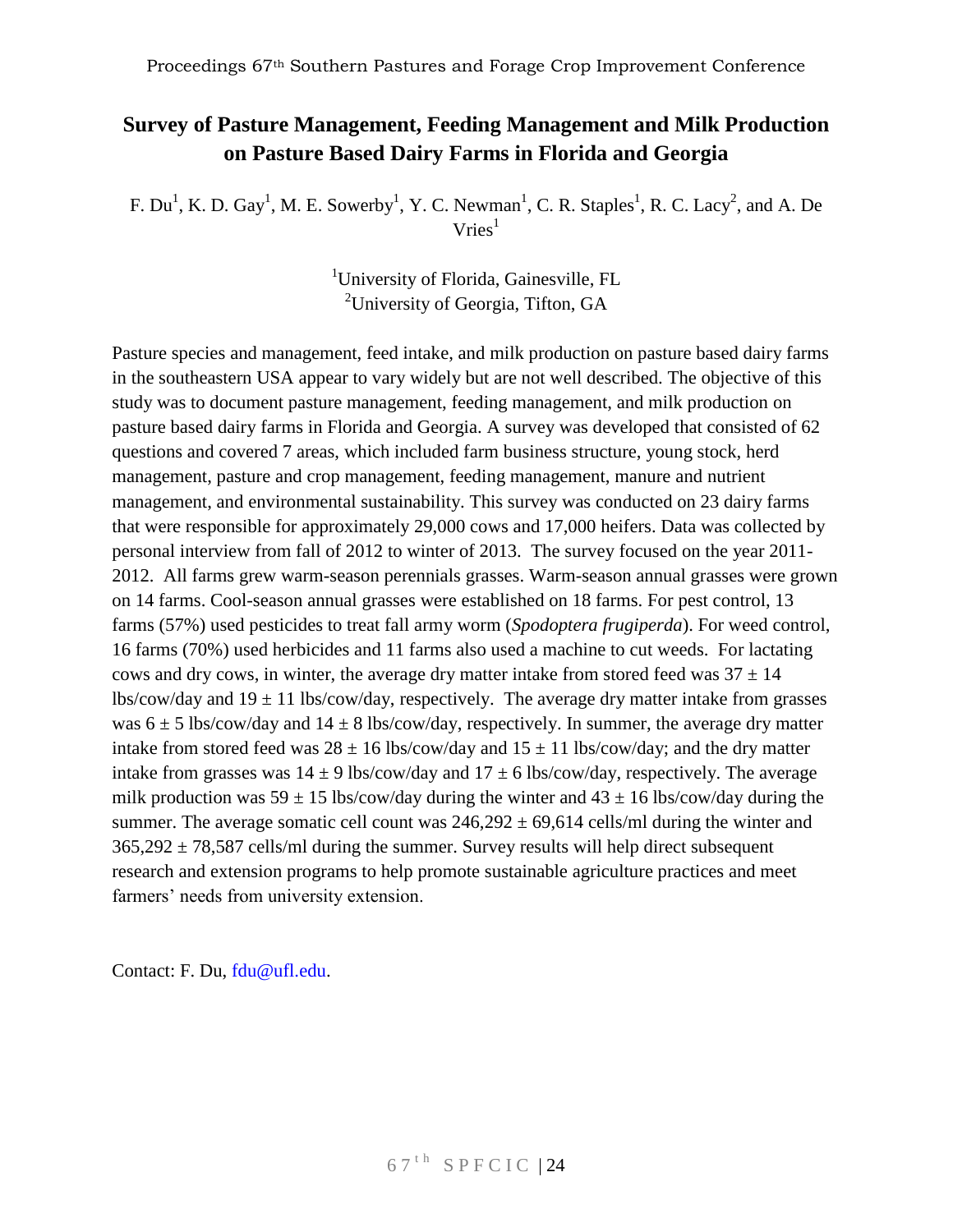# <span id="page-25-0"></span>**Evaluation of a Non-Flowering, Perennial Sorghum spp. Hybrid**

Russell W. Jessup<sup>1</sup>, Byron L. Burson<sup>2</sup>, Jamie L. Foster<sup>3</sup>, James J. Heitholt<sup>4</sup>

<span id="page-25-1"></span><sup>1</sup> Dept. of Soil and Crop Sciences, Texas A&M University, College Station, TX  $2^2$ USDA-ARS, College Station, TX <sup>3</sup> Texas A&M AgriLife Research and Extension Center, Beeville, TX <sup>4</sup> Dept. of Agricultural Sciences, Texas A&M University-Commerce, Commerce, TX

Perennial *Sorghum* spp. hybrids (PSSHs) such as Columbusgrass (*Sorghum almum* Parodi; *S. bicolor* [L.] Moench x *S. halepense* [L.] Pers.) and the reciprocal hybridization (*S. halepense* x *S. bicolor*; e.g. Cv 'Krish') are high-biomass feedstocks currently utilized as forage but with potential as dual-use forage/biofuel crops. Acceptance of such hybrids is limited, however, by both their short-term persistence and tendency to produce significant quantities of seed which can become weed banks in subsequent crops. Natural PSSHs occur throughout annual sorghum production zones but have not been well characterized. Non-flowering PSSHs would not be a weed invasiveness risk via seed or natural hybridization with annual *S. bicolor*. The significantly reduced rhizome production in PSSHs in comparison to *S. halepense* also minimizes vegetative invasiveness risk. The objective of this study was to evaluate biomass potential of a novel, highbiomass, non-flowering PSSH (SOAL09TX15) at multiple locations spanning forage sorghum production zones across Texas. Replicated, small-plot yield trials were initiated at Beeville, College Station, and Commerce in 2011 following a two-harvest per year, 'Haygrazer' type forage sorghum cropping system. SOAL09TX15 yields averaged 8 and 10 dry tons per acre across all locations in 2011 and 2012, respectively, and were not statistically different from the check (SX-17). Crop eradication trials were initiated in the 2012 growing season, in which clipping  $(7, 14, 28 \text{ day frequency})$  was ineffective but glyphosate application  $(14 \& 28 \text{ day})$ frequency) successfully prevented SOAL09TX15 from overwintering. Because SOAL09TX15 is non-flowering, and therefore vegetatively propagated, rhizome propagule harvest, longevity, and planting experiments are currently ongoing. The utility of such non-flowering PSSHs as dual-use forage/biofuel feedstocks, and their value towards developing environmentally-benign, perennial sorghum feedstocks, will be discussed.

Contact: R. Jessup, [rjessup@tamu.edu,](mailto:rjessup@tamu.edu) (979) 315-4242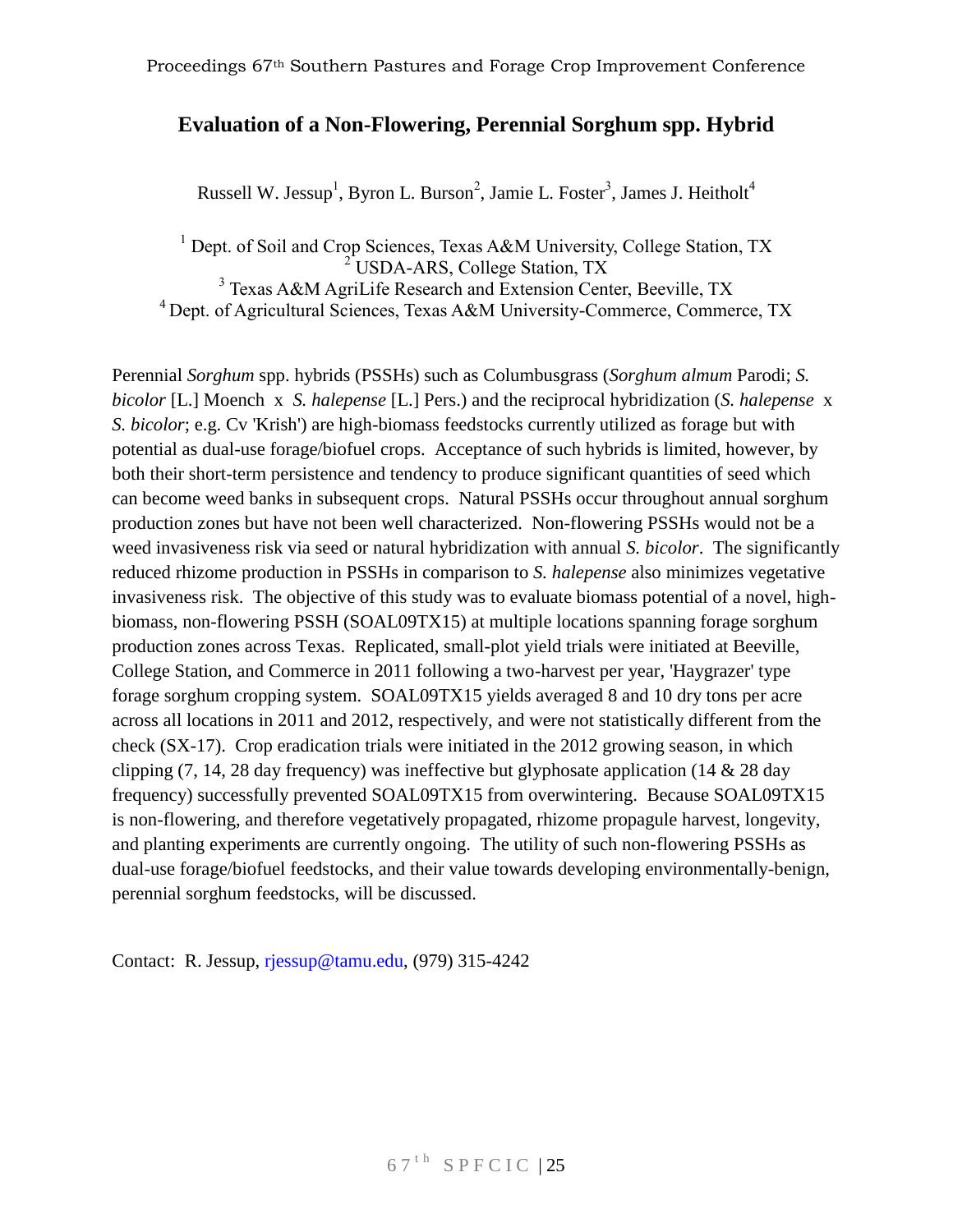# <span id="page-26-0"></span>**Prediction of Nutritive Value of Bermudagrass Hays Using Internal Marker and the Current Arkansas TDN Equation**

<span id="page-26-1"></span>J. Kanani<sup>1</sup>, D. Philipp<sup>1</sup>, K. P. Coffey<sup>1</sup>, E. Kegley<sup>1</sup>, C. West<sup>2</sup>, S. Gadberry<sup>1</sup>, A. N. Young<sup>1</sup>, R.  $Rhein<sup>1</sup>$ 

<sup>1</sup>Department of Animal Science, University of Arkansas, Fayetteville, AR 72701, USA. <sup>2</sup>Department of Plant and Soil Science, Texas Tech University, Lubbock, TX 79409

This study was conducted to determine the relationship among in vivo DM digestibility (IVDMD), DMD predicted by the concentration of acid detergent insoluble ash (ADIA) as internal marker, and total digestible nutrients (TDN) values obtained by using the Arkansas TDN expression. Eight ruminally cannulated cows  $(594 \pm 35.5 \text{ kg})$  were allocated randomly to 4 bermudagrass hay diets categorized by their low (L), medium low (ML), medium high (MH), and high (H) crude protein (CP) concentration (7.9, 11.1, 13.1, and 16.4% of DM, respectively). Diets were offered in 3 periods with 2 diet replicates per period ( $n = 24$ ). Cows were individually fed their respective hay at 2% of BW in equal feedings at 0800 and 1600 h for a 10-d adaptation period followed by a 5-d total collection (TC). Apparent DMD was determined based on hay offered, ort, and feces. Estimates of DMD using ADIA marker (M) concentrations were obtained with the formula  $[100 \times (1 - M_{\text{feed}}/M_{\text{feces}})]$ . Estimates of TDN were obtained with the formula  $(111.8 + 0.95 \times CP - 0.70 \times NDF - 0.36 \times ADF)$  currently used in Arkansas. Data for apparent DMD and estimated DMD were analyzed as a replicated 4 x 4 Latin-Square design with one period missing using PROC GLM of SAS. Effects of cow, diet, and period were included in the model. The DMD estimates using ADIA were not different ( $P \ge 0.28$ ) from those derived with TC values. Furthermore, the correlation coefficient between actual DMD values and estimated values revealed a high correlation coefficient ( $r = 0.72$ ,  $P < 0.001$ ). There was a positive and significant relationship between DMD derived from TC and calculated TDN ( $r = 0.58$ ,  $P =$ 0.003). The current bermudagrass TDN equation for Arkansas accurately predicted the energy content of L diet (50.1 vs. 51.1 % DM), but overestimated the energy content of ML, MH, and H diets. Bermudagrass DMD can be predicted using ADIA and there is a need to update the current bermudagrass TDN equation to account for high quality hay.

Keys words: Bermudagrass, nutritive quality, internal marker, cattle

Contact: J. Kanani, [jkanani@uark.edu,](mailto:jkanani@uark.edu) (479) 575-4050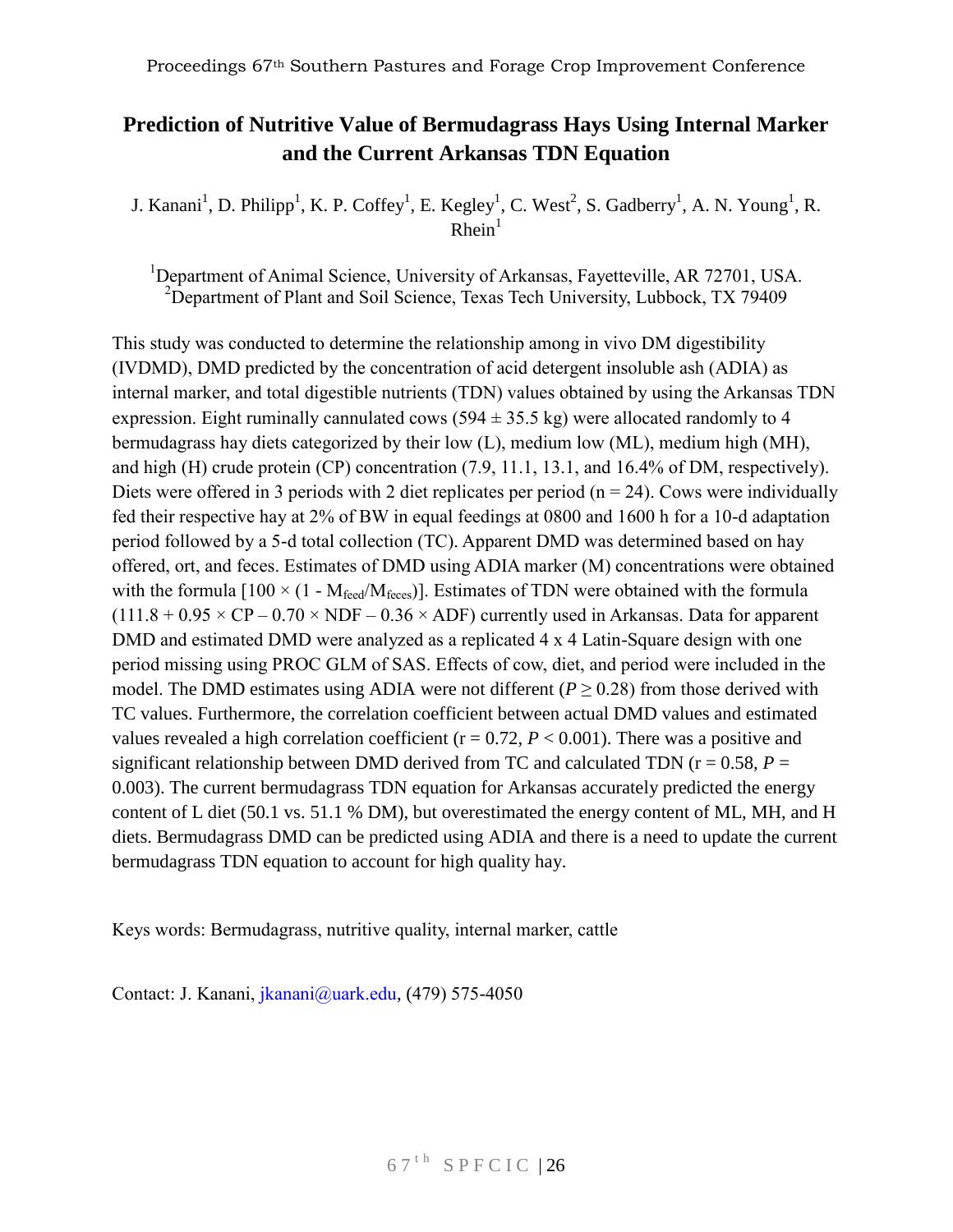# <span id="page-27-0"></span>**Efficacy of Seed Coatings, Chemical and Hormonal Treatments to Hasten Germination and Improve Overall Establishment of Native Warm-Season Grasses in Mississippi**

J.I. Morrison<sup>1</sup>, R. Lemus<sup>1</sup>, B. Baldwin<sup>1</sup>, P. Meints<sup>1</sup>, and G. Munshaw<sup>2</sup>

<span id="page-27-1"></span><sup>1</sup>Department of Plant and Soil Sciences, Mississippi State University, Mississippi State, MS 2Department of Plant and Soil Sciences, University of Kentucky, Lexington, KY

Research has shown that seed of several species of native warm-season grass require long periods of cold moist stratification to break primary dormancy and improve seed germination. Recent studies have also demonstrated that the use of hydrogen peroxide  $(H_2O_2)$  can substitute for the long process of stratification in many native grass species. In an effort to increase the rate and vigor of germination of native warm-season grass seed, a series of laboratory germination studies were conducted to evaluate the efficacy of chemical, hormonal and coating treatments to increase seed germination at varying temperature and light regimes representative of the Southern United States. These studies utilized six combinations of temperature and photoperiod in a full factorial design to test the impact of hydrogen peroxide, gibberellic acid (GA), starchbased hydration polymer (Zeba) [Absorbent Technologies, Inc.; Beaverton, OR], and starchbased hydration polymer in combination with proprietary abiotic mineral blend (GC) [DeltAg, Greenville, MS] on germination rate of four switchgrass [*Panicum virgatum* (L.)], three indiangrass [*Sorghastrum nutans* (L.) Nash] and two little bluestem [*Schizachyrium scoparium* (Michx.) Nash] cultivars. Chemical and hormonal treatments were applied at five rates, while seed coatings were applied at a 1:1 (w/w) ratio by a custom coating company [Summit Seed Coatings; Caldwell, ID]. Statistical data showed inconsistency within species (between cultivars). There was a significant decrease in germination associated with seed coatings among all cultivars. Treatment with peroxide had a negative effect on germination of many indiangrass and little bluestem cultivars. Gibberellic acid treatments increased germination of some indiangrass cultivars over untreated controls, but only at very high levels. There was an increased response to chemical treatments at lower temperatures (60° F) and a decreasing response to GA at temperature regimes higher than 86° F. Most cultivars of all three species appeared to peak in mean germination (control) at 68/86° F, under long-day photoperiod. This result was expected, and, as such, there were no significant responses to any treatment at that temperaturephotoperiod combination. This result suggests an overall lack of efficacy of all treatments to significantly improve germination at ideal conditions.

**Contact:** J.I. Morrison, [JIM46@pss.msstate.edu,](mailto:JIM46@pss.msstate.edu) (662) 325-2311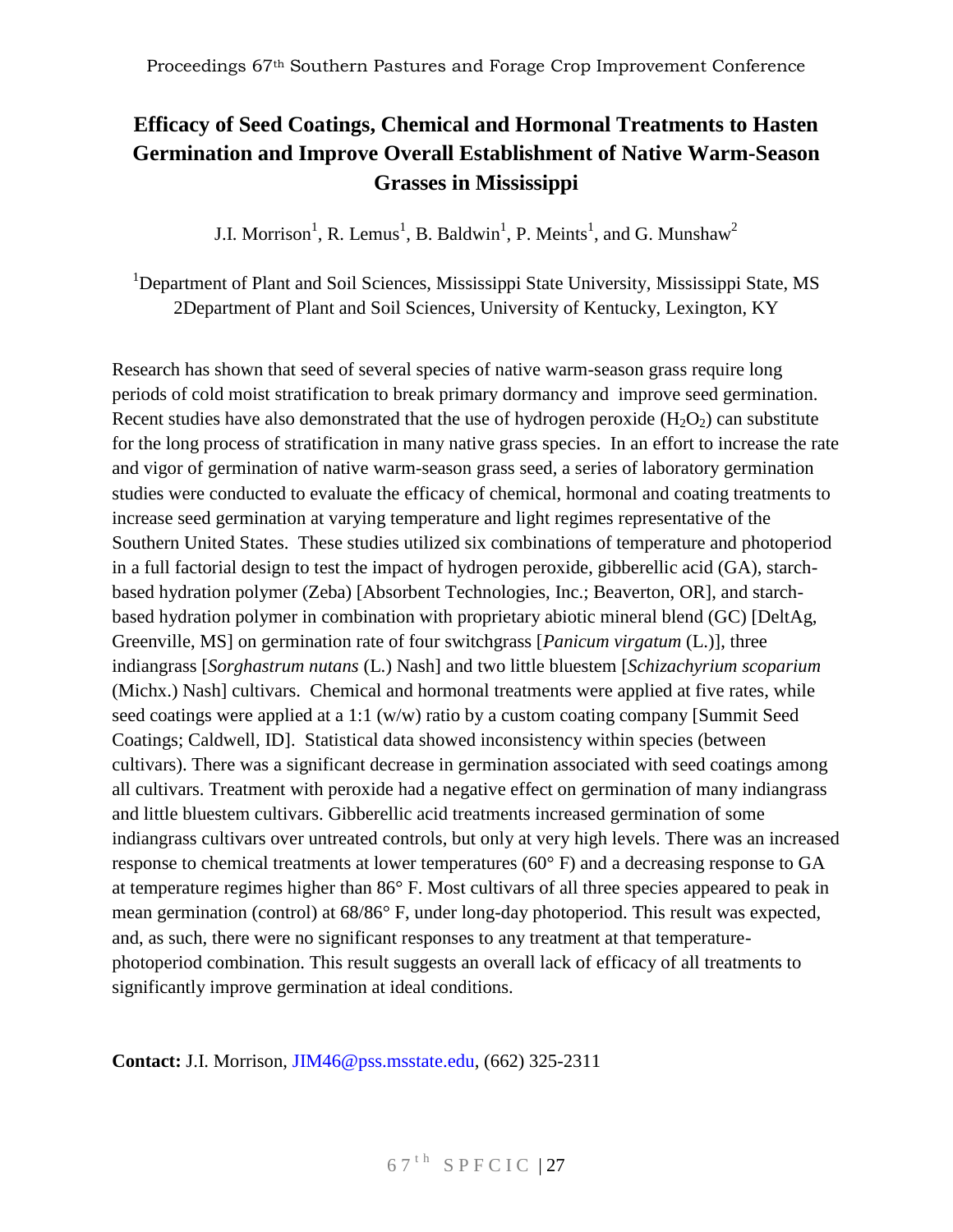# <span id="page-28-1"></span><span id="page-28-0"></span>**No-Till Establishment of two Wildrye Species into Existing Warm Season Pasture**

David P. Russell and David J. Lang

Mississippi State University, Mississippi State, MS

Mississippi livestock managers are often faced with provisional herbage declines during winter months when the growth of warm seasons grasses have ceased. Many producers often rely on exotic species and annual grasses to alleviate this feed deficit and extend the grazing season. To lessen the added expense and risks involved with exotic species, native cool season forages may complement warm season growth curves for year-round production. In 2012, researchers found that the native cool season perennial, southeastern wildrye [*Elymus glabriflorus* (Vasey) Scribn. & C.R. Ball], had production potential comparable to other wildrye species and cool season exotic grasses. Objectives of this study were to determine if wildrye could successfully establish and persist if planted into existing warm-season grass pasture. A randomized complete block design with a factorial arrangement of treatments was used. Treatments included combinations of two planting rates (7.5 and 15 lb/A PLS) and two species (*E. glabriflorus* and *E. virginicus*) that were drilled into dormant pasture on two planting dates (October and February). Four replications of wildrye were planted into three various warm season pastures using a nine-row Almaco<sup>®</sup>, no-till seed drill (Almaco<sup>®</sup>, Nevada, IA). Warm-season pastures included bermudagrass (*Cynodon dactylon*), indiangrass (*Sorghastrum nutans*), and a mixed native warm season grass pasture (*Andropogon gerardii, Schizachyrium scoparium, Panicum virgatum,* and *Sorghastrum nutans*), all previously established at least three years prior to this experiment. Cool-season weeds were controlled by two pints of Cornerstone<sup>®</sup> per acre in all February plots prior to planting. Emergence data in the bermudagrass pasture indicated that Virginia wildrye, planted in October at the 15 pound PLS per acre rate had the highest number of seedlings, but was not significantly different than the October planting of Southeastern wildrye at 15 pound PLS and Virginia wildrye at 7.5 lb PLS per acre. Stand emergence failed in the mixed NWSG and indiangrass pastures suggesting low seed/soil contact. Preliminary results indicate an October planting of wildrye in dormant bermudagrass increases emergence and establishment before the flush of cool-season weed competition.

**Contact**: David Russell, [dpr13@pss.msstate.edu,](mailto:dpr13@pss.msstate.edu) 662-325-2311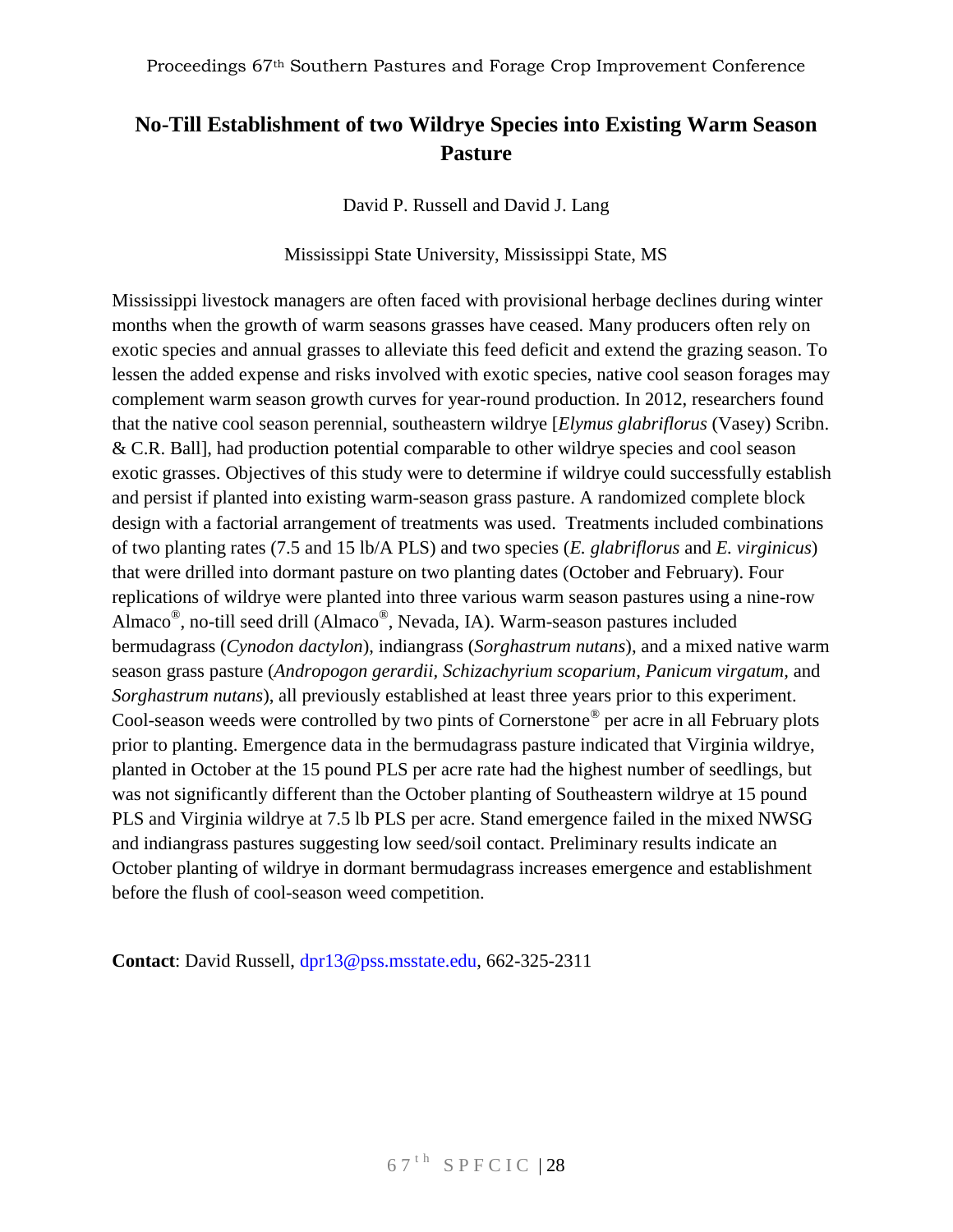# <span id="page-29-1"></span><span id="page-29-0"></span>**Evaluation of Wildrye (***Elymus* **spp.) as a Potential Forage and Conservation Planting for Northeast Mississippi**

J. Brett Rushing

Mississippi State University, Mississippi State, MS

In northeast Mississippi, there is a need for a native, cool-season grass component for restoring and reclaiming grasslands and providing quality forage for livestock. Identifying one or more species that could fill this role would allow land managers to create a completely native grazing system by combining these species with native warm-season grasses. A field trial was established in Starkville, MS in the fall of 2010 to evaluate 18 entries of cool-season, perennial grasses: eight *Elymus* species including a Mississippi ecotype of southeastern wildrye [*Elymus glabriflorus* (Vasey ex L.H. Dewey) Scribn. & C.R. Ball], orchardgrass (*Dactylis glomerata* L.), tall fescue [*Schedonorus arundinaceus* (Schreb.) Dumort., nom. cons.], timothy (*Phleum pratense* L.), and wheatgrass [*Thinopyrum intermedium* (Host) Barkworth & D.R. Dewey] cultivars. A total of seven harvests (four in 2011 and three in 2012) were taken throughout the duration of the trial. Data collection included plant height, ground coverage ratings, dry matter (DM) yield and nutritive value consisting of neutral detergent fiber (NDF), acid detergent fiber (ADF) and crude protein (CP). The non-native entries, specifically the orchardgrass and tall fescue entries, outperformed the native entries in height, yield, and ground cover ratings. Kentucky-31 and Jesup MaxQ tall fescue were the only entries with significant amounts of DM produced for the 2011 growing season (6.6 and 7.0 ton  $A^{-1}$ , respectively). The 2012 DM totals were substantially less for all entries, with Potomoc orchardgrass and Kentucky-31 tall fescue having generated the greatest amounts of biomass (5.7 and 5.3 ton  $A^{-1}$ , respectively). Nutritive value analysis, however, indicated statistical similarities between *Elymus* species and domesticated, non-native cultivars. High innate nutritional values of certain native entries (southeastern, 'Icy Blue' Canada and Virginia wildrye) met dietary requirements for livestock. This was due, in most part, to delayed maturity stage of the plants when harvests took place. Results from this experiment indicate the need for improving agronomic characteristics in native germplasm before they can be adapted in intensively managed grazing systems.

**Contact**: J. Brett Rushing, [BRshing@pss.msstate.edu,](mailto:BRshing@pss.msstate.edu) (662) 325-7717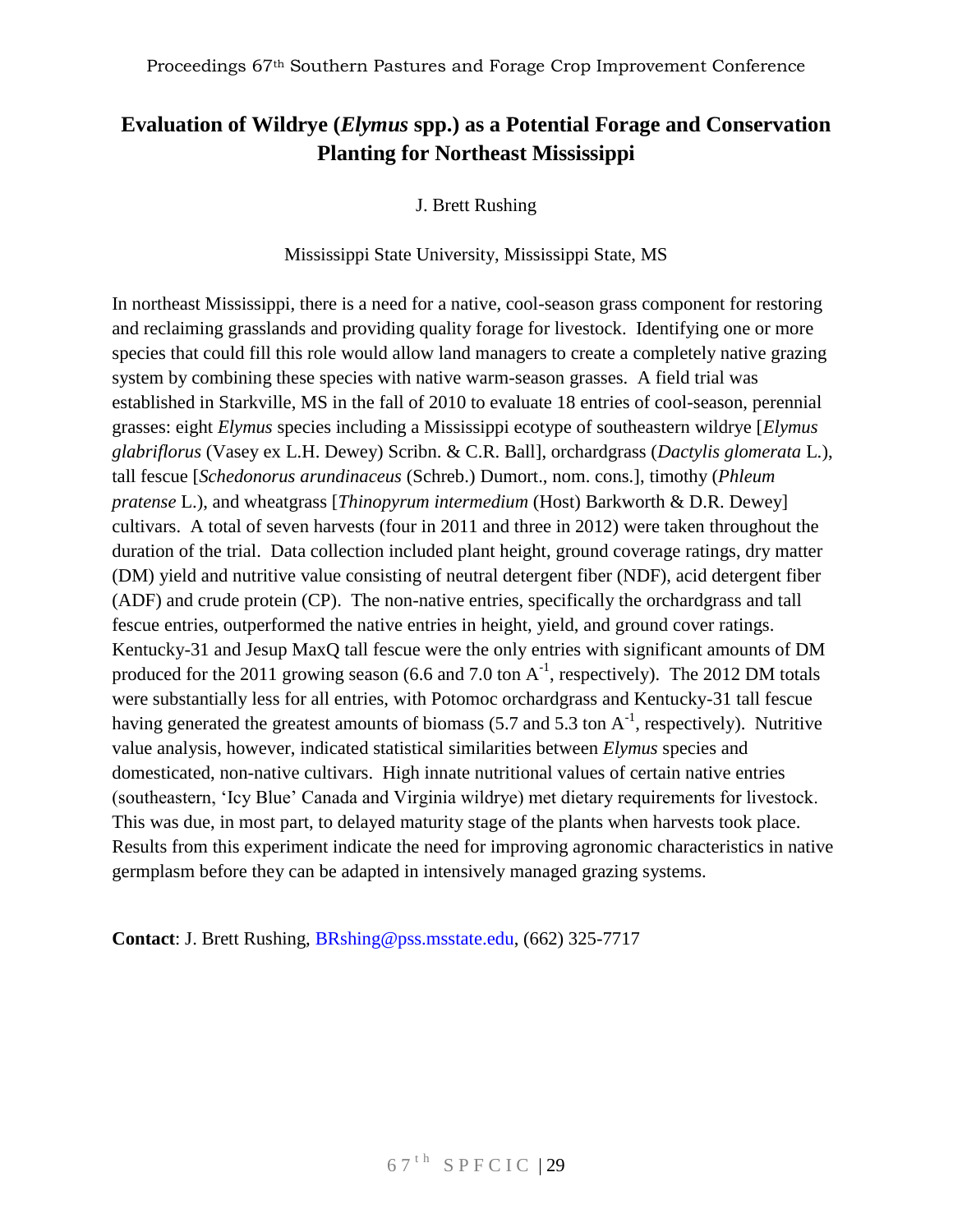# <span id="page-30-0"></span>**Performance and Grazing Behavior of Steers Grazing Three Bermudagrass Varieties**

G. Scaglia<sup>1</sup>, and H. T. Boland<sup>2</sup>

<span id="page-30-1"></span><sup>1</sup>Louisiana State University Agricultural Center, Iberia Research Station, Jeanerette, LA <sup>2</sup> Former Assistant Professor Mississippi State University, Prairie Unit, Prairie, MS

Varieties of the same forage have different canopy characteristics and nutritive value that may affect the grazing animal. The objective was to evaluate the performance and grazing behavior of beef steers grazing 'Jiggs', 'Alicia', and 'Tifton 85' bermudagrass [*Cynodon dactylon* (L.) Pers.]. In 4 consecutive years, 36 spring-weaned steers (BW=  $554 \pm 16$  lb) were rotationally stocked in two pasture-replicates (6 steers per experimental unit) of each bermudagrass variety at 1.1 steers/acre. Fertilizer rate was 100 units of N as urea on d 0 and 56 (average across years) of the grazing season. Grazing season lasted an average of 117 d. In years 1 to 3, 2 steers per group were fitted with a pedometer (IceRobotics, UK) and data transformed using an algorithm (Aharoni et al., 2009). Herbage mass was estimated and nutritive value samples were taken on d 0 and every 28 d thereafter. Bermudgrass variety affected  $(P < 0.01)$  ADG. Steers grazing 'Jiggs' and 'Tifton 85' gained more (1.21 and 1.07 lb/d, respectively) than those grazing 'Alicia' (0.58 lb/d). There was a quadratic effect ( $P = 0.04$ ) of sampling day on forage mass which was greatest on d 56 (3,938 lb/acre). There were a year and sampling day effect on CP and a year effect on ADF and NDF (*P* < 0.05). Crude protein and ADF were smaller and NDF greater in year 1 (8.9, 34.4, and 66.7%, respectively) compared to other years. Crude protein was greater on d 28 (14.1%) compared to the rest of the sampling dates except on d 0 (11.9%) of the grazing period. There was a quadratic effect ( $P = 0.03$ ) on CP concentration with d 56 being the lowest (6.6%). Lignin concentration was greater  $(P = 0.02)$  in 'Alicia'  $(7.1\%)$  compared to 'Tifton 85'  $(4.5\%)$ and 'Jiggs' (5.1%). Steers grazing 'Alicia' spent more time ( $P < 0.05$ ) walking and standing than steers grazing the other varieties. Grazing time was shorter and biting rate greater ( $P < 0.05$ ) in steers grazing 'Alicia'. In this study, 'Alicia' bermudagrass negatively impacted performance and grazing behavior of beef steers, relative to other varieties.

Keywords: bermudagrass, grazing, steers

Contact: G. Scaglia, [gscaglia@agcenter.lsu.edu,](mailto:gscaglia@agcenter.lsu.edu) (337) 276-5527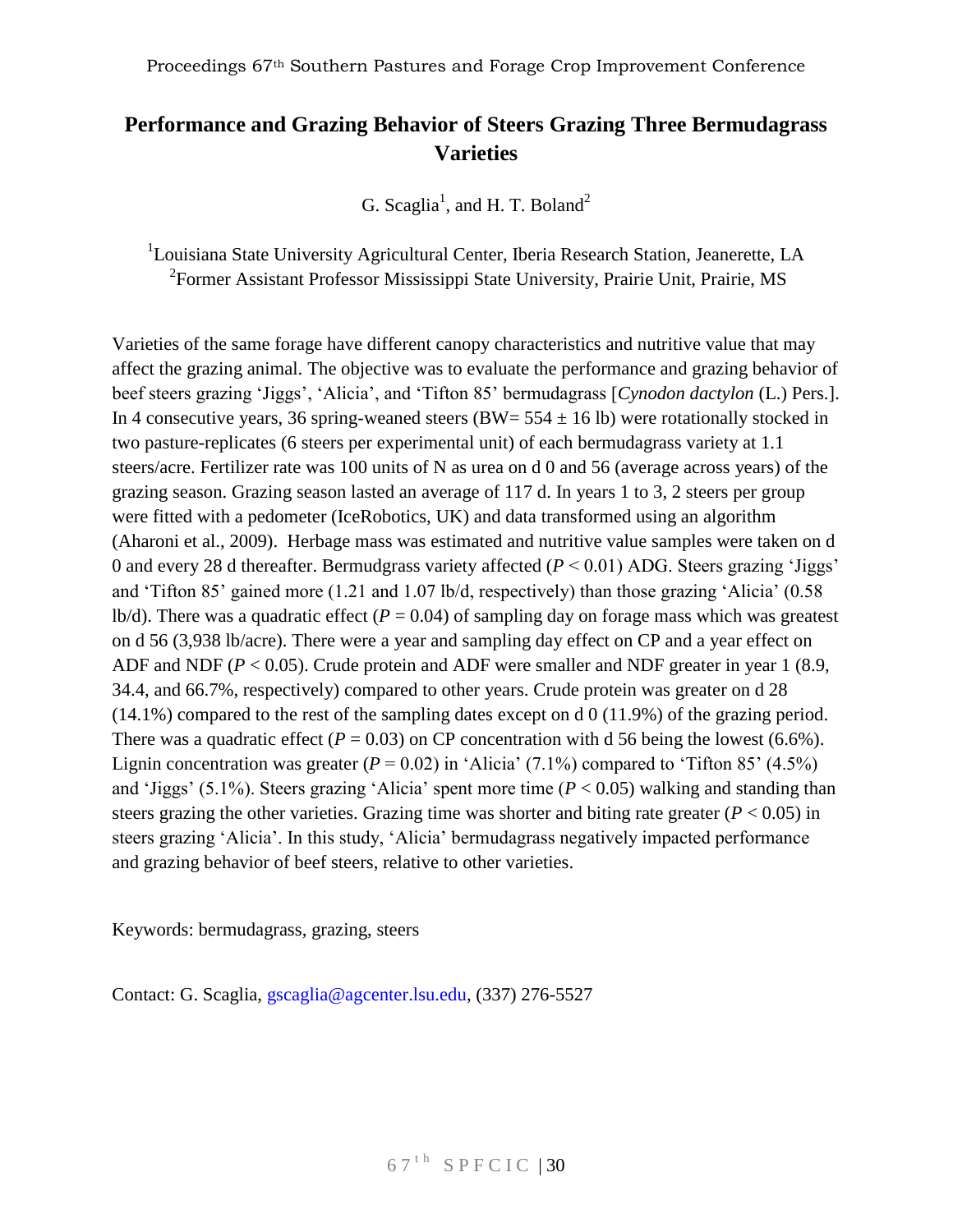# <span id="page-31-0"></span>**Pasture Management Schools for the New and Traditional Livestock Producers in Central Florida**

<span id="page-31-1"></span>J.H. Walter <sup>1</sup>, S.F. Gamble<sup>2</sup>, Y.C. Newman<sup>3</sup>, D. M. Mudge<sup>4</sup>, M. Brew<sup>5</sup>, J. Bosques<sup>6</sup>, M. Warren<sup>7</sup>, J. Cohen<sup>8</sup>

<sup>1</sup>Extension Agent, University of Florida, Brevard County, Cocoa, Fl, 32926 <sup>2</sup> Extension Agent, University of Florida, Volusia County, Deland, Fl, 32724 <sup>3</sup> Extension Forage Specialist, University of Florida, Agronomy, Gainesville, Fl, 32611 4 Extension Agent, University of Florida, Orange County, Orlando, Fl, 32812 <sup>5</sup> Extension Agent, University of Florida, Lake County, Tavares, Fl <sup>6</sup>UF/IFAS Extension Marion County, Ocala, Fl, 34470 <sup>7</sup> Extension Agent, University of Florida, Flagler County, Bunnell, Fl, 32110 <sup>8</sup>UF/IFAS Extension Marion County, Ocala, Fl, 34470

Ponce de Leon introduced cattle to Florida in 1521, thus beginning the cattle business in the Americas. Florida had ample land, water, warm temperature, and an abundance of native grass. Almost 500 years later, urbanization has dictated increased land use efficiency. An influx of "new farmers" has emerged from cities, many of whom have limited knowledge of forage production or Best Management Practices. Small Farms in Central Florida represent >90% of agricultural operations; the remaining 10% of the farming operation represent > 90% of the livestock numbers and land. The rapidly increasing population's demand for water has elevated water quality as the number one issue in Florida. Providing current research based information to such an educationally diverse and experienced clientele is challenging. A three part pasture management school series was designed and delivered covering basic plant physiology, forage varieties, planting techniques, fertilization, soil testing, weed control, and grazing strategies. Classes were presented in various counties by agents and state specialist. A total of 103 attendees represented over 400,000 acres of pasture attended in a two year period but most farmed parttime on less than 40 acres. Surveys revealed that 100% of the attendees implemented management changes as a result of this program. Soil testing and fertilizer application according to UF/IFAS recommendation was highest on their list of changes, followed by rotational grazing, weed control, stocking rate adjustments, and planting legumes. As a result of these initial schools, bimonthly Pasture Management Class and Farmer to Farmer Discussion Group have evolved. Additional Pasture Management Schools have been presented focusing on small limited resource farmers.

Contact: J.H. Walter, [jwalter@ufl.edu,](mailto:jwalter@ufl.edu) (321) 633-1702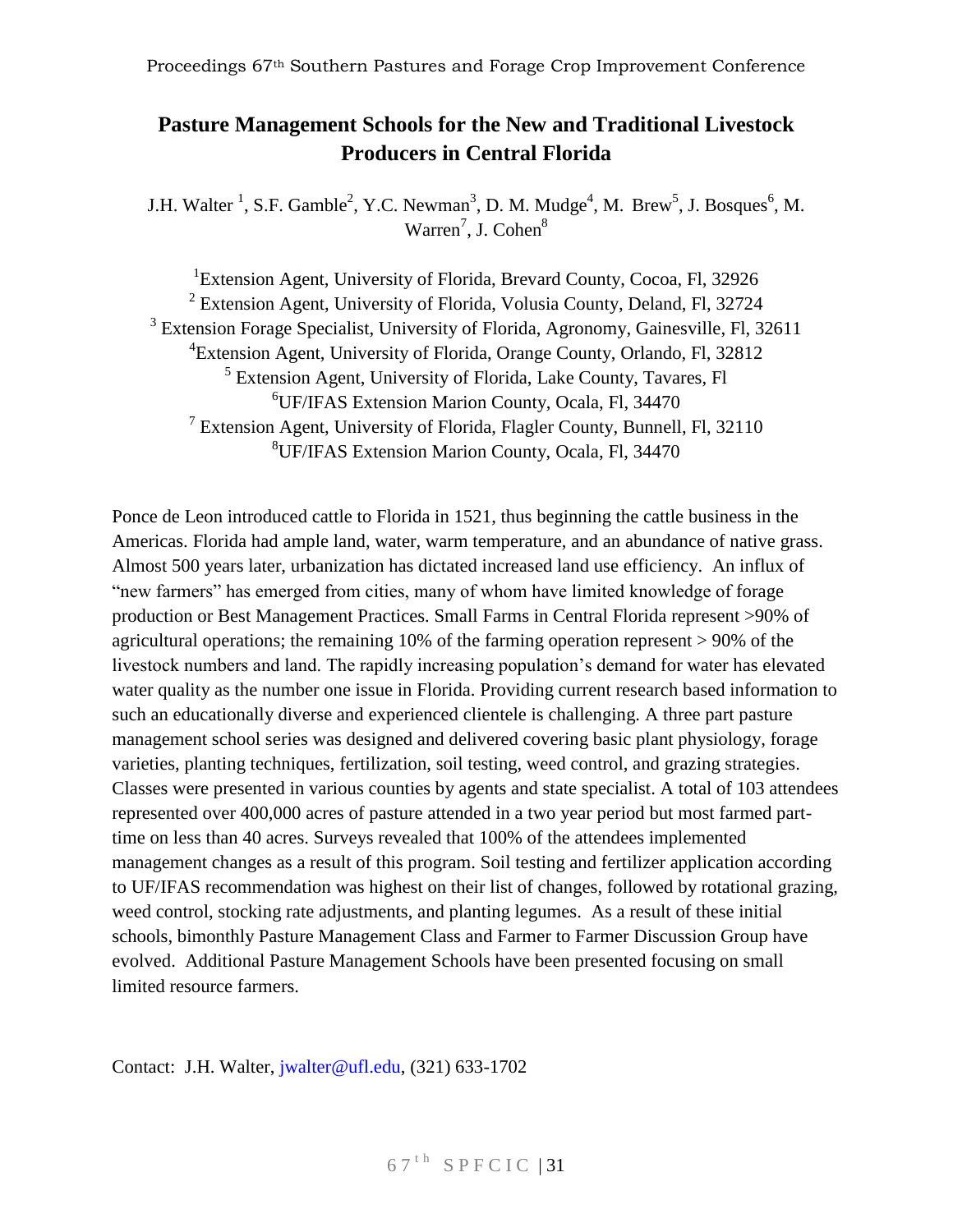# <span id="page-32-1"></span><span id="page-32-0"></span>**Long-term Environmental Effects on Tall Fescue Endophyte Types in Mississippi**

Joshua White and Rocky Lemus

Plant and Soil Sciences, Mississippi State University

In the past several years, new varieties of tall fescue (*Schedonorus arundinaceus* Schreb) have been developed to replace the commonly used and considered most reliable Kentucky 31 endophyte infected (EI). These varieties have been produced to mitigate the endophyte toxicosis that is associated with Kentucky 31 and have either no endophyte (EF) or a non-toxic endophyte (NE) types. However, there is debate about the relative performance of EF and NE varieties in more extreme climates. Typically, tall fescue is limited to northern Mississippi and is not readily utilized in the south due to hot, humid summers. Regardless of this perceived range, variety trials have been evaluated in several locations in south Mississippi over a 10-year time period. To observe the effect of endophyte type on tall fescue yield, data from Mississippi State University forage variety trials were analyzed along with yearly degree growing degree days (GDD) and rainfall accumulation from each location. Yield data was analyzed using Proc GLM (SAS Institute, Cary, NC) and means were separated using LSD  $(a=0.05)$ . Correlations were analyzed using the Proc Corr (SAS Institute, Cary, NC). All tall fescue types in north Mississippi had positive correlations between yield and date and yield and rainfall. However, in south Mississippi yields of EF (R = -0.48346, P < 0.0006) and EI (R = -0.44623, P < 0.0001) tall fescue were negatively correlated with GDD while NE types had no significant correlation  $(R = -0.26507)$ . Adversely, EF and NE had positive yield correlations with GDD in north Mississippi with the exception of EI. This suggests that GDD is more vital to growth in north Mississippi where warm days are the limiting factor, but no real advantage was observed with endophyte type. Average yields in north and south Mississippi for NE types were greater when compared to EF or EI types. This was likely due to the quantity of NE entries present only in recent years which consistently produced higher yields among all tall fescue types. Data analysis showed that historical yields in Mississippi led to inconclusive performance advantage of endophyte types.

**Contact:** Joshua White, [JWhite@pss.msstate.edu,](mailto:JWhite@pss.msstate.edu) (662) 325-2717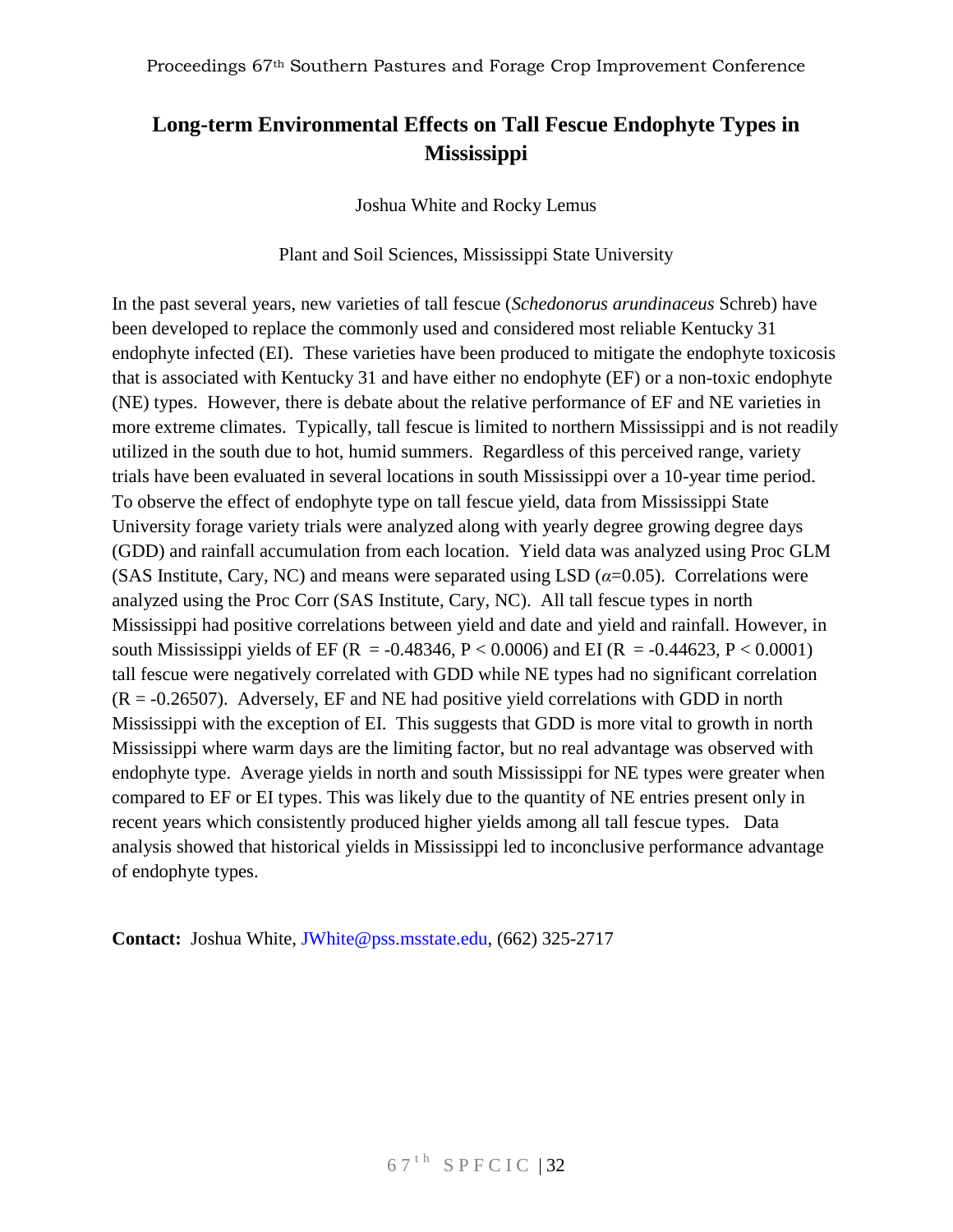# <span id="page-33-0"></span>**Induced Chromosome Doubling of** *Sorghum bicolor* **x Sorghum** *propinquum* **Hybrids**

Gregory B. Wilson, Byron L. Burson, Charlie D. Dowling, Russell W. Jessup

<span id="page-33-1"></span>*Sorghum bicolor* (L.) Moench (2n=2x=20) and *S. propinquum* (Kunth) Hitchc. (2n=2x=20) have a significantly higher degree of interfertility than *S. bicolor* and *S. halepense* (L.) Pers.  $(2n=4x=40)$ , which occurs rarely and results in largely sterile triploids  $(2n=3x=30)$ . Interspecific hybridization between *S. bicolor* and *S. propinquum* therefore provides an efficient opportunity for both developing perennial sorghum feedstocks and investigating the genetics of rhizomatousness. Chromosome doubling of *S. bicolor* x *S. propinquum* hybrids would further provide novel, tetraploid (2n=4x=40) germplasm resources lacking interfertility with diploid *S. bicolor* due to chromosome imbalance mechanisms and reduced or removed risk of unintentional cross-pollination onto commercial annual sorghum. Because *S. propinquum* produces fewer and less invasive rhizomes than *S. halepense*, novel, chromosome-doubled *S. bicolor* x *S. propinquum* populations would provide opportunities for selection of sufficient degrees of perenniality combined with minimized risk of invasiveness. Such derived germplasm resources would have value towards breeding perennial forage, biofuel, and grain sorghums with increased suitability for renewable fuel standard mandates and sustainable cropping systems. The objectives of this project were to: 1) produce novel *S. bicolor* x *S. propinquum* hybrids, and 2) evaluate colchicine-induced chromosome doubling treatments of F<sup>1</sup> *S. bicolor* x *S. propinquum* hybrids. *Sorghum bicolor* x *S. propinquum*  $F_1$  hybrids were successfully produced and subsequently treated with colchicine. Seven hybrids with chromosome-doubled tissue sectors have been identified using flow cytometry. These sectors are currently being propagated, subcloned, and evaluated to produce completely tetraploid genotypes.

Contact: G. Wilson, [gregwils@neo.tamu.edu.](mailto:gregwils@neo.tamu.edu)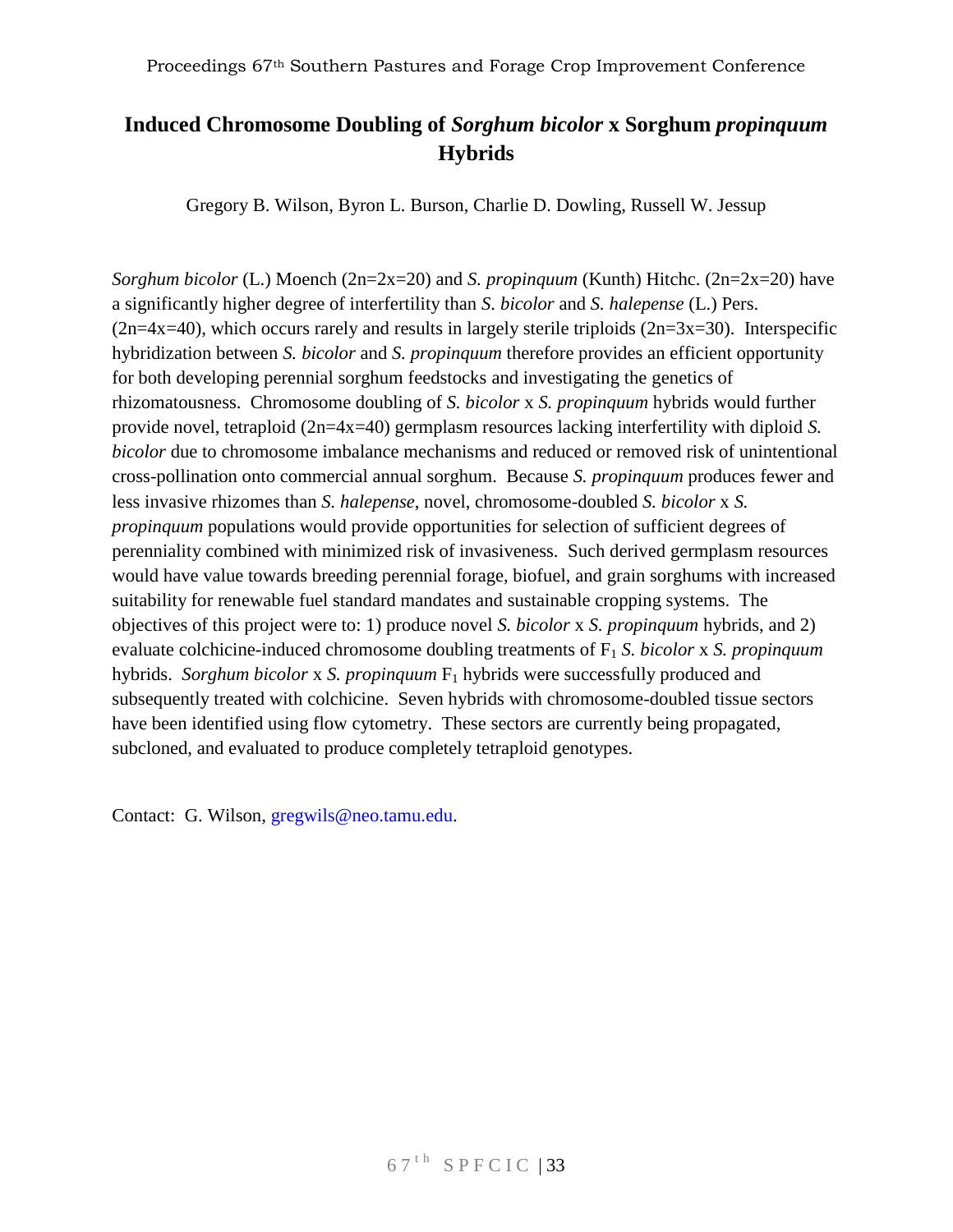# **67th SPFCIC (2013) Officers**

# **Executive Committee**

#### **[Dr. Rocky Lemus](mailto:RLemus@ext.msstate.edu)** *(Chair)*

Associate Professor & Extension Forage Specialist Department of Plant & Soil Sciences Mississippi State University

**Dr. Vanessa [Corriher Olson](mailto:vacorriher@ag.tamu.edu) (Chair-elect and Local Program Coordinator)** Assistant Professor & Extension Forage Specialist AgriLife Research and Extension Center, Overton Texas A&M

#### **[Dr. Wink Alison](mailto:walison@agcenter.lsu.edu) (***Secretary/Treasurer***)**

Professor, Forage Agronomist LSU Ag Center – Macon Ridge Research Station Louisiana State University

#### **[Dr. Yoana Newman](mailto:ycnew@ufl.edu) (Immediate Past-***Chair***)**

Assistant Professor & Extension Forage Specialist Agronomy Department University of Florida

# **Workgroup Officers**

#### *Forage Breeding*

#### **[Dr. Brett Rushing](mailto:jbr93@pss.msstate.edu)** *(Chair)*

Research Associate Department of Plant and Soil Sciences Mississippi State University

#### *Ecology and Physiology*

#### **[Dr. Jamie Foster](mailto:jlfoster@ag.tamu.edu) (***Co-Chair***)**

Assistant Professor, Forages Texas AgriLife Research – Beevile Texas A&M University

#### **[Dr. Jim Muir](mailto:JMuir@ag.tamu.edu) (***Co-Chair***)**

Professor, Forages Texas AgriLife Research – Stephenville Texas A&M University